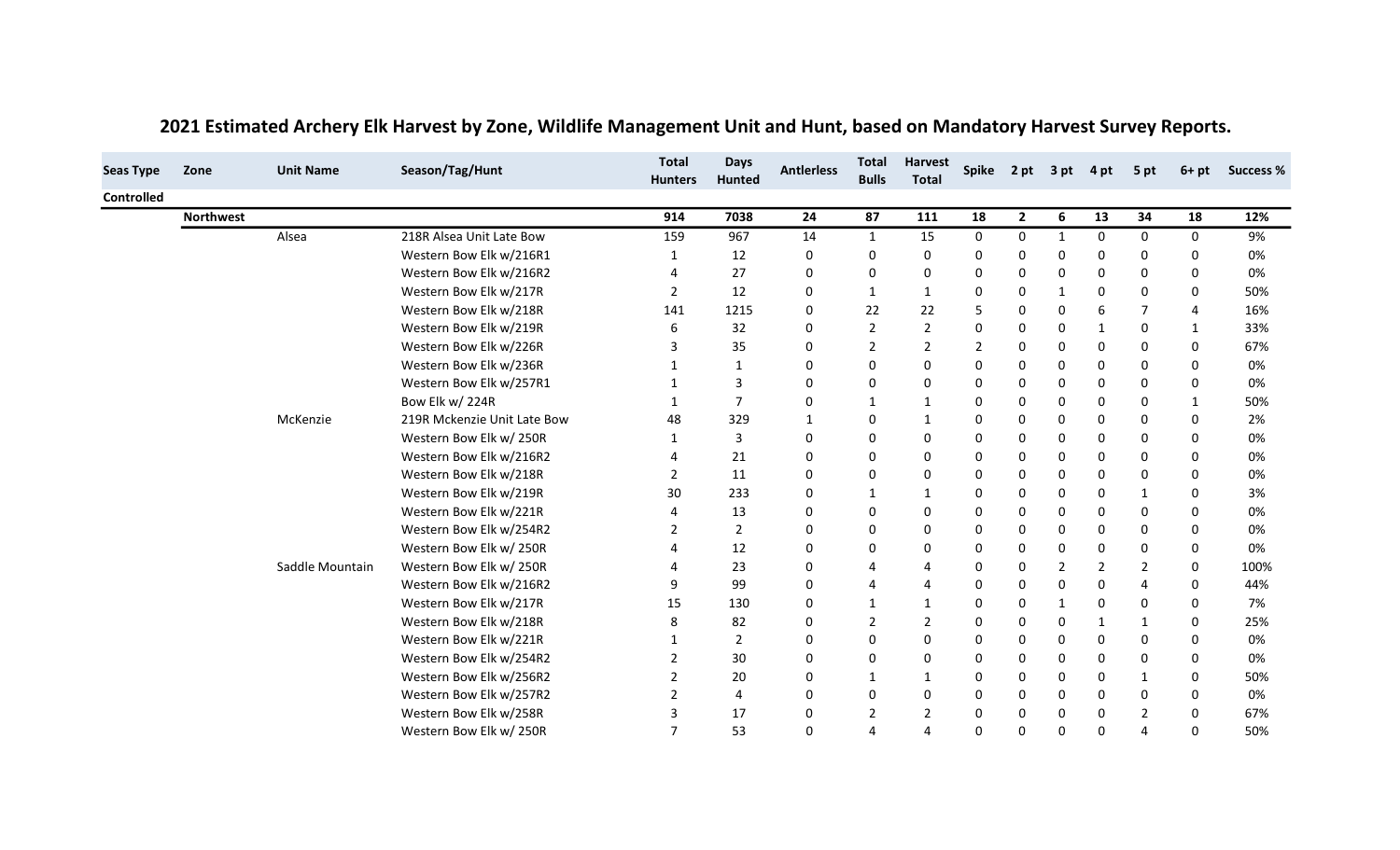| <b>Seas Type</b> | Zone | <b>Unit Name</b> | Season/Tag/Hunt                    | <b>Total</b><br><b>Hunters</b> | <b>Days</b><br><b>Hunted</b> | <b>Antierless</b> | <b>Total</b><br><b>Bulls</b> | <b>Harvest</b><br><b>Total</b> | <b>Spike</b> | 2 pt | 3 pt     | 4 pt     | 5 pt                  | $6+pt$      | <b>Success %</b> |
|------------------|------|------------------|------------------------------------|--------------------------------|------------------------------|-------------------|------------------------------|--------------------------------|--------------|------|----------|----------|-----------------------|-------------|------------------|
|                  |      |                  | Western Bow Elk w/224R             | 0                              | 0                            | 0                 | 0                            | 0                              | 0            | 0    | 0        | 0        | 0                     | 0           | 0%               |
|                  |      | Santiam          | 216R1 Santiam Unit Traditional Bow | 8                              | 25                           | 0                 | 0                            | 0                              | 0            | 0    | 0        | 0        | 0                     | $\Omega$    | 0%               |
|                  |      |                  | 216R2 Santiam Unit Late Bow        | 90                             | 496                          | 1                 | 0                            | 1                              | 0            | 0    | 0        | 0        | 0                     | $\Omega$    | 1%               |
|                  |      |                  | Western Bow Elk w/216R1            | 10                             | 61                           | 0                 | 0                            | 0                              | 0            | 0    | 0        | 0        | $\Omega$              | 0           | 0%               |
|                  |      |                  | Western Bow Elk w/216R2            | 70                             | 592                          | 3                 | 8                            | 11                             | 3            | 0    | 0        | 0        | $\boldsymbol{\Delta}$ | $\mathbf 1$ | 16%              |
|                  |      |                  | Western Bow Elk w/217R             | 4                              | 25                           | 0                 | $\mathbf{1}$                 | 1                              | 0            | 0    | 0        | 1        | $\Omega$              | 0           | 25%              |
|                  |      |                  | Western Bow Elk w/218R             | 3                              | 18                           | 0                 | 0                            | 0                              | $\mathbf 0$  | 0    | 0        | 0        | $\mathbf 0$           | $\Omega$    | 0%               |
|                  |      |                  | Western Bow Elk w/219R             | 11                             | 100                          | 1                 | 0                            |                                | 0            | 0    | 0        | 0        | 0                     | 0           | 9%               |
|                  |      |                  | Western Bow Elk w/237R             | 2                              | 4                            | 0                 | 0                            | 0                              | 0            | 0    | 0        | 0        | 0                     | 0           | 0%               |
|                  |      |                  | Western Bow Elk w/254R2            | 2                              | 2                            | 0                 | 0                            | 0                              | $\Omega$     | 0    | 0        | 0        | 0                     | 0           | 0%               |
|                  |      |                  | Western Bow Elk w/255R2            |                                | $\overline{2}$               | 0                 | 1                            | 1                              | -1           | 0    | 0        | 0        | $\mathbf 0$           | 0           | 100%             |
|                  |      |                  | Western Bow Elk w/256R2            | 2                              | 30                           | 0                 | 0                            | 0                              | 0            | 0    | 0        | 0        | 0                     | 0           | 0%               |
|                  |      |                  | Western Bow Elk w/224R             |                                | 5                            | 0                 | 0                            | 0                              | 0            | 0    | 0        | 0        | 0                     | $\Omega$    | 0%               |
|                  |      | Scappoose        | Western Bow Elk w/216R2            |                                | 12                           | 0                 | 0                            | 0                              | 0            | 0    | 0        | 0        | 0                     | 0           | 0%               |
|                  |      |                  | Western Bow Elk w/217R             |                                | 10                           | 0                 | 1                            | 1                              | -1           | 0    | 0        | 0        | 0                     | 0           | 100%             |
|                  |      |                  | Western Bow Elk w/218R             | 2                              | 39                           | 0                 | 1                            | $\mathbf{1}$                   | $\mathbf 1$  | 0    | 0        | $\Omega$ | 0                     | $\Omega$    | 50%              |
|                  |      |                  | Western Bow Elk w/219R             |                                | 14                           | 0                 | 0                            | 0                              | 0            | 0    | 0        | 0        | 0                     | 0           | 0%               |
|                  |      |                  | Western Bow Elk w/249R             | 4                              | 40                           | 0                 | 0                            | 0                              | $\mathbf 0$  | 0    | 0        | 0        | 0                     | $\Omega$    | 0%               |
|                  |      | Siuslaw          | Western Bow Elk w/216R2            |                                | 5                            | 0                 | 0                            | 0                              | 0            | 0    | 0        | 0        | 0                     | 0           | 0%               |
|                  |      |                  | Western Bow Elk w/218R             | 15                             | 126                          | 0                 | 2                            | 2                              | $\mathbf 0$  | 1    | 0        | $\Omega$ | $\mathbf{1}$          | 0           | 13%              |
|                  |      |                  | Western Bow Elk w/219R             | 2                              | 4                            | 0                 | 0                            | 0                              | 0            | 0    | 0        | 0        | 0                     | 0           | 0%               |
|                  |      |                  | Western Bow Elk w/221R             | 2                              | 18                           | 0                 | 0                            | 0                              | 0            | 0    | 0        | $\Omega$ | 0                     | $\Omega$    | 0%               |
|                  |      |                  | Western Bow Elk w/226R             | 1                              | 25                           | 0                 | 0                            | 0                              | 0            | 0    | 0        | 0        | 0                     | 0           | 0%               |
|                  |      |                  | Western Bow Elk w/256R2            | 1                              | 10                           | 0                 | 0                            | 0                              | $\Omega$     | 0    | 0        | 0        | 0                     | $\Omega$    | 0%               |
|                  |      | Stott Mt.        | 217R Stott Mtn Unit Late Bow       | 71                             | 451                          | 4                 | 1                            | 5                              | 1            | 0    | 0        | 0        | $\mathbf 0$           | 0           | 7%               |
|                  |      |                  | Western Bow Elk w/217R             | 30                             | 375                          | 0                 | $\mathbf{1}$                 | $\mathbf{1}$                   | 0            | 0    | 0        | 0        | 0                     | -1          | 3%               |
|                  |      |                  | Western Bow Elk w/218R             | 2                              | 17                           | 0                 | 0                            | 0                              | $\mathbf 0$  | 0    | 0        | 0        | 0                     | 0           | 0%               |
|                  |      |                  | Western Bow Elk w/219R             | 1                              | 1                            | 0                 | 1                            | 1                              | -1           | 0    | 0        | 0        | 0                     | 0           | 100%             |
|                  |      |                  | Western Bow Elk w/221R             | 1                              | $\overline{7}$               | 0                 | 0                            | 0                              | 0            | 0    | 0        | 0        | 0                     | $\Omega$    | 0%               |
|                  |      |                  | Western Bow Elk w/237R             | $\overline{2}$                 | 12                           | 0                 | 0                            | 0                              | 0            | 0    | $\Omega$ | $\Omega$ | $\Omega$              | $\Omega$    | 0%               |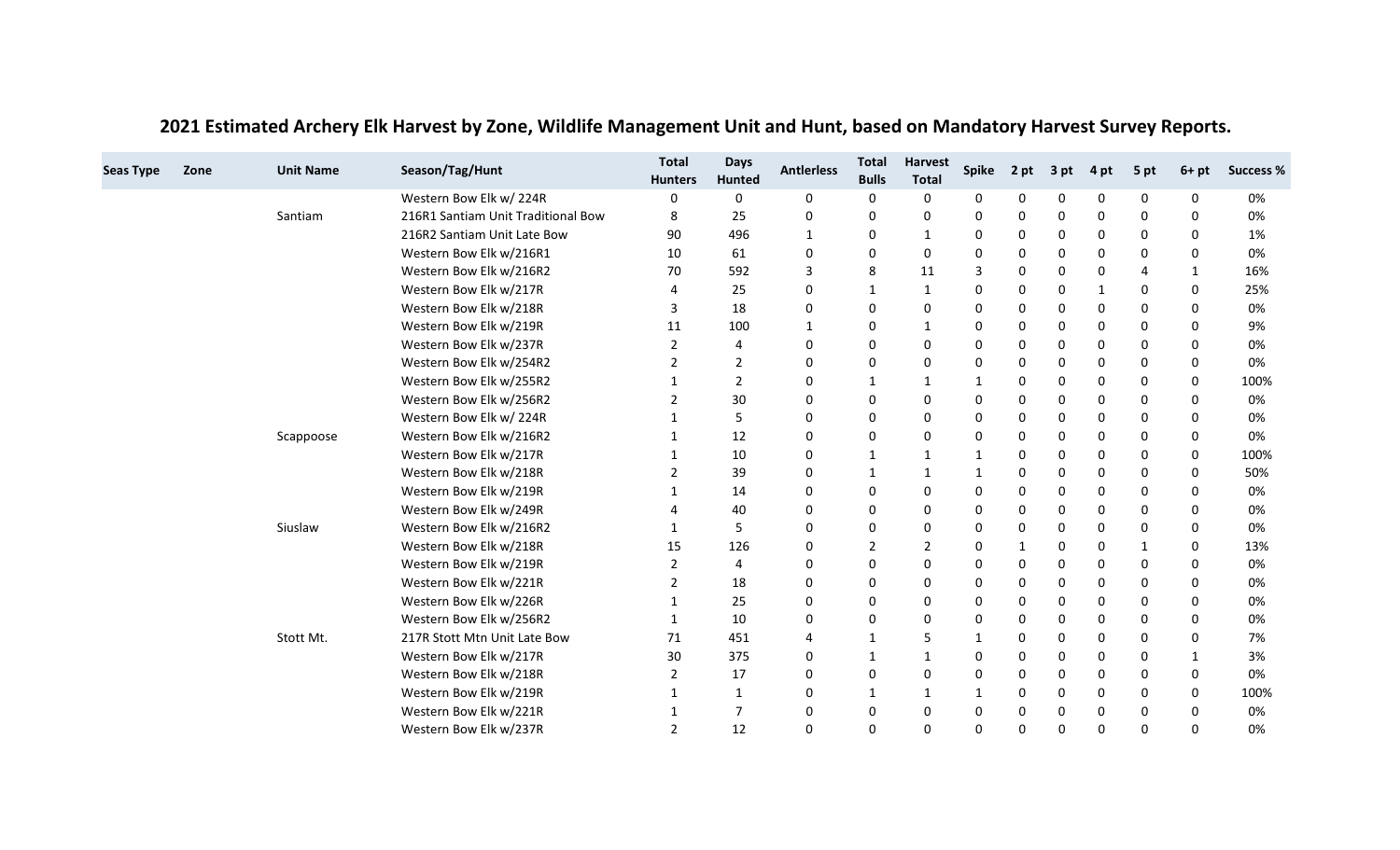| <b>Seas Type</b> | Zone      | <b>Unit Name</b> | Season/Tag/Hunt         | <b>Total</b><br><b>Hunters</b> | <b>Days</b><br>Hunted | <b>Antierless</b> | <b>Total</b><br><b>Bulls</b> | <b>Harvest</b><br><b>Total</b> | <b>Spike</b> | 2 pt | 3 pt | 4 pt | 5 pt           | $6+pt$       | <b>Success %</b> |
|------------------|-----------|------------------|-------------------------|--------------------------------|-----------------------|-------------------|------------------------------|--------------------------------|--------------|------|------|------|----------------|--------------|------------------|
|                  |           | <b>Trask</b>     | Western Bow Elk w/216R1 |                                | 22                    | 0                 | 1                            | $\mathbf{1}$                   | 1            | 0    | 0    | 0    | 0              | 0            | 100%             |
|                  |           |                  | Western Bow Elk w/216R2 | 9                              | 95                    | 0                 | 0                            | 0                              | 0            | 0    | 0    | 0    | $\mathbf 0$    | 0            | 0%               |
|                  |           |                  | Western Bow Elk w/217R  | 34                             | 325                   | 0                 | 6                            | 6                              | $\mathbf 1$  | 1    | 0    | 1    | 2              | 1            | 18%              |
|                  |           |                  | Western Bow Elk w/218R  | 6                              | 95                    | 0                 | 2                            | $\overline{2}$                 | 1            | 0    | 0    | 0    | 0              |              | 33%              |
|                  |           |                  | Western Bow Elk w/219R  | $\overline{2}$                 | 11                    | 0                 | 0                            | 0                              | 0            | 0    | 0    | 0    | 0              | $\Omega$     | 0%               |
|                  |           |                  | Western Bow Elk w/221R  |                                | 5                     | 0                 | 0                            | 0                              | 0            | 0    | 0    | 0    | 0              | 0            | 0%               |
|                  |           |                  | Western Bow Elk w/237R  | $\overline{2}$                 | 8                     | 0                 | 0                            | 0                              | 0            | 0    | 0    | 0    | 0              | 0            | 0%               |
|                  |           |                  | Western Bow Elk w/254R2 | 5                              | 28                    | 0                 | 0                            | 0                              | $\Omega$     | 0    | 0    | 0    | $\mathbf 0$    | $\mathbf 0$  | 0%               |
|                  |           |                  | Western Bow Elk w/256R2 |                                | 12                    | 0                 | 1                            | 1                              | 0            | 0    | 0    | 0    | 0              | 1            | 100%             |
|                  |           |                  | Western Bow Elk w/258R  | 6                              | 41                    | 0                 | $\mathbf{1}$                 | $\mathbf{1}$                   | 0            | 0    | 0    | 0    | 0              | $\mathbf{1}$ | 17%              |
|                  |           |                  | Western Bow Elk w/224R  | 0                              | $\pmb{0}$             | 0                 | 0                            | 0                              | 0            | 0    | 0    | 0    | $\mathbf 0$    | 0            | 0%               |
|                  |           | Willamette       | Western Bow Elk w/218R  |                                | 15                    | 0                 | 1                            | $\mathbf{1}$                   | 0            | 0    | 0    | 0    | 0              | 1            | 100%             |
|                  |           | Wilson           | Western Bow Elk w/250R  | $\overline{2}$                 | $\overline{2}$        | 0                 | $\overline{2}$               | $\overline{2}$                 | $\Omega$     | 0    | 1    | 1    | 1              | 0            | 100%             |
|                  |           |                  | Western Bow Elk w/216R1 |                                | 3                     | 0                 | 0                            | 0                              | 0            | 0    | 0    | 0    | 0              | 0            | 0%               |
|                  |           |                  | Western Bow Elk w/216R2 | $\overline{2}$                 | 19                    | 0                 | 0                            | 0                              | 0            | 0    | 0    | 0    | 0              | 0            | 0%               |
|                  |           |                  | Western Bow Elk w/217R  | 9                              | 150                   | 0                 | 5                            | 5                              | 0            | 0    | 0    | 0    | 0              | 5            | 56%              |
|                  |           |                  | Western Bow Elk w/218R  | 10                             | 131                   | 0                 | 0                            | 0                              | 0            | 0    | 0    | 0    | 0              | 0            | 0%               |
|                  |           |                  | Western Bow Elk w/237R  |                                | 82                    | 0                 | 0                            | 0                              | 0            | 0    | 0    | 0    | 0              | 0            | 0%               |
|                  |           |                  | Western Bow Elk w/257R1 | $\mathbf{1}$                   | 10                    | 0                 | 0                            | 0                              | $\Omega$     | 0    | 0    | 0    | $\mathbf 0$    | $\Omega$     | 0%               |
|                  |           |                  | Western Bow Elk w/257R2 | 2                              | 36                    | 0                 | 0                            | 0                              | 0            | 0    | 0    | 0    | 0              | 0            | 0%               |
|                  |           |                  | Western Bow Elk w/250R  |                                | 8                     | 0                 | 4                            | 4                              | 0            | 0    | 0    | 0    | $\overline{4}$ | 0            | 100%             |
|                  |           |                  | Western Bow Elk w/224R  | $\mathbf{1}$                   | 19                    | 0                 | 0                            | 0                              | 0            | 0    | 0    | 0    | $\mathbf 0$    | 0            | 0%               |
|                  | Southwest |                  |                         | 249                            | 2059                  | 13                | 24                           | 37                             | 6            | 0    | 1    | 4    | $\overline{7}$ | 6            | 15%              |
|                  |           | Applegate        | Western Bow Elk w/219R  | $\mathbf{1}$                   | 16                    | 0                 | 0                            | 0                              | $\Omega$     | 0    | 0    | 0    | 0              | 0            | 0%               |
|                  |           |                  | Western Bow Elk w/274R  |                                | 3                     | 0                 | 0                            | 0                              | 0            | 0    | 0    | 0    | 0              | $\Omega$     | 0%               |
|                  |           | Chetco           | Western Bow Elk w/254R2 | 2                              | $\overline{4}$        | 0                 | 0                            | 0                              | 0            | 0    | 0    | 0    | 0              | 0            | 0%               |
|                  |           |                  | Western Bow Elk w/258R  |                                | 7                     | 0                 | 1                            | $\mathbf{1}$                   | 0            | 0    | 0    | 1    | 0              | 0            | 100%             |
|                  |           | Dixon            | Western Bow Elk w/250R  |                                | 3                     | 0                 | 0                            | 0                              | 0            | 0    | 0    | 0    | 0              | 0            | 0%               |
|                  |           |                  | Western Bow Elk w/219R  |                                | 10                    | 0                 | 0                            | 0                              | 0            | 0    | 0    | 0    | 0              | $\Omega$     | 0%               |
|                  |           |                  | Western Bow Elk w/226R  | $\mathbf{1}$                   | $\overline{7}$        | $\mathbf 0$       | 0                            | 0                              | $\Omega$     | 0    | 0    | 0    | $\mathbf 0$    | $\Omega$     | 0%               |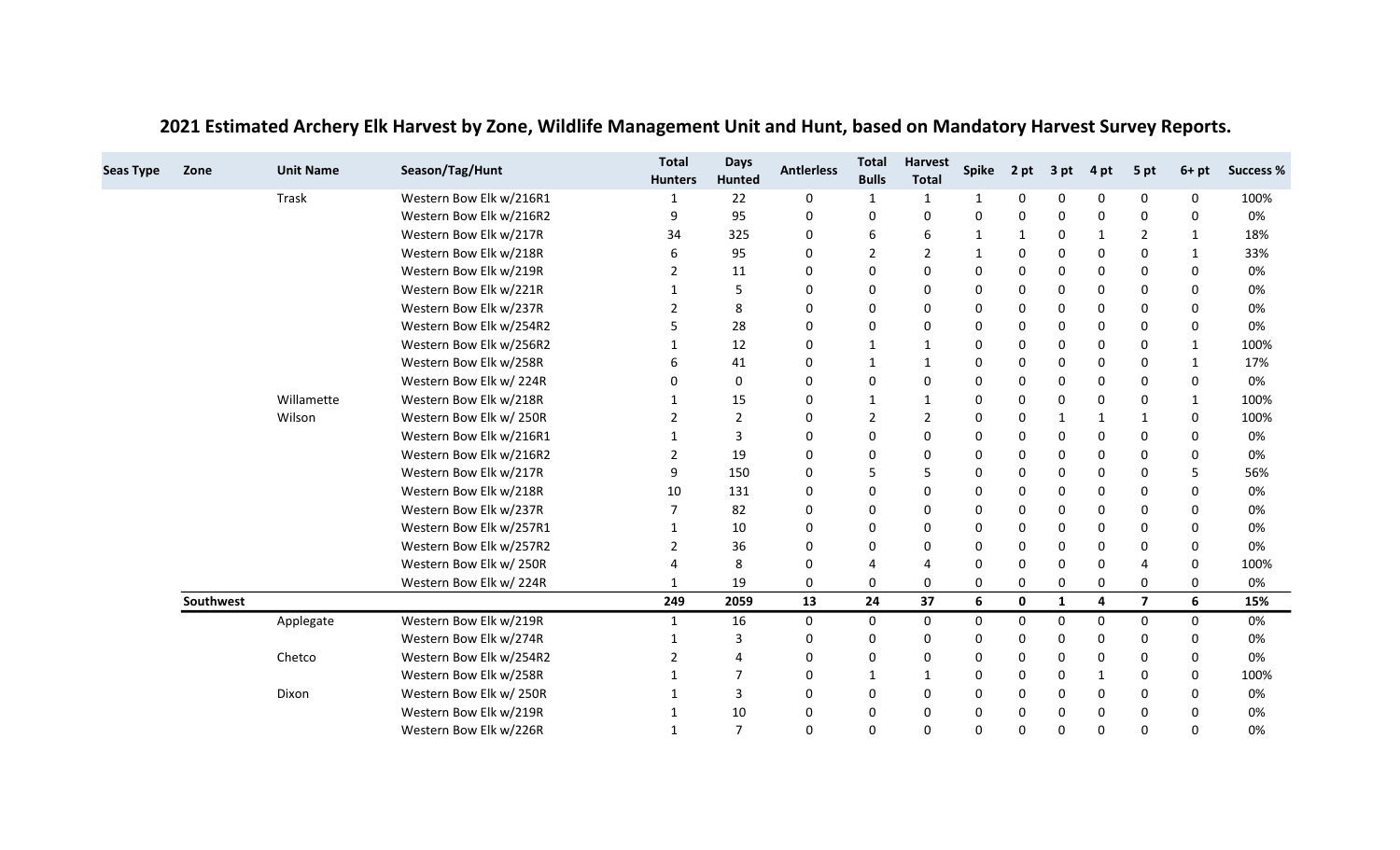| <b>Seas Type</b> | Zone | <b>Unit Name</b> | Season/Tag/Hunt         | <b>Total</b><br><b>Hunters</b> | <b>Days</b><br>Hunted | <b>Antierless</b> | <b>Total</b><br><b>Bulls</b> | <b>Harvest</b><br><b>Total</b> | <b>Spike</b> | 2 pt | 3 pt | 4 pt     | 5 pt        | $6+pt$      | <b>Success %</b> |
|------------------|------|------------------|-------------------------|--------------------------------|-----------------------|-------------------|------------------------------|--------------------------------|--------------|------|------|----------|-------------|-------------|------------------|
|                  |      |                  | Western Bow Elk w/255R2 |                                | 14                    | 0                 | 0                            | 0                              | 0            | 0    | 0    | 0        | 0           | 0           | 0%               |
|                  |      |                  | Western Bow Elk w/258R  |                                | $\overline{7}$        | 0                 | 0                            | 0                              | 0            | 0    | 0    | 0        | $\mathbf 0$ | 0           | 0%               |
|                  |      |                  | 230R W Rogue Bow        | 0                              | 0                     | 0                 | 0                            | 0                              | 0            | 0    | 0    | 0        | 0           | 0           | 0%               |
|                  |      |                  | Western Bow Elk w/250R  | 4                              | 12                    | 0                 | 0                            | 0                              | 0            | 0    | 0    | 0        | 0           | 0           | 0%               |
|                  |      | Indigo           | 221R N Indigo Late Bow  | 27                             | 204                   | $\mathbf 1$       | 0                            | $\mathbf{1}$                   | 0            | 0    | 0    | 0        | 0           | 0           | 4%               |
|                  |      |                  | Western Bow Elk w/218R  | 1                              | 3                     | 0                 | 0                            | 0                              | 0            | 0    | 0    | 0        | 0           | 0           | 0%               |
|                  |      |                  | Western Bow Elk w/219R  | 5                              | 54                    | 0                 | 0                            | 0                              | $\Omega$     | 0    | 0    | 0        | 0           | $\mathbf 0$ | 0%               |
|                  |      |                  | Western Bow Elk w/221R  | 37                             | 362                   | 2                 | $\overline{4}$               | 6                              | 2            | 0    | 0    | 0        | $\mathbf 1$ | 1           | 16%              |
|                  |      |                  | Western Bow Elk w/257R1 | 2                              | 36                    | 0                 | 0                            | 0                              | $\Omega$     | 0    | 0    | 0        | 0           | 0           | 0%               |
|                  |      |                  | Western Bow Elk w/258R  | 1                              | $\overline{2}$        | 0                 | 1                            | 1                              | 1            | 0    | 0    | 0        | 0           | 0           | 100%             |
|                  |      | Melrose          | Western Bow Elk w/237R  | 4                              | 20                    | 2                 | 2                            | 4                              | 0            | 0    | 0    | 0        | 0           | 2           | 100%             |
|                  |      | Powers           | 226R Powers Unit Bow    | 41                             | 384                   | 4                 | 6                            | 10                             | 1            | 0    | 0    | 1        | 2           | 2           | 24%              |
|                  |      |                  | Western Bow Elk w/218R  |                                | 21                    | 0                 | 0                            | 0                              | $\Omega$     | 0    | 0    | 0        | 0           | $\Omega$    | 0%               |
|                  |      |                  | Western Bow Elk w/226R  | 9                              | 67                    | 0                 | 0                            | 0                              | 0            | 0    | 0    | 0        | 0           | 0           | 0%               |
|                  |      |                  | Western Bow Elk w/237R  | 2                              | 12                    | 0                 | $\overline{2}$               | $\overline{2}$                 | 2            | 0    | 0    | 0        | 0           | $\mathbf 0$ | 100%             |
|                  |      | Rogue            | Western Bow Elk w/217R  |                                | 5                     | 0                 | $\mathbf 0$                  | 0                              | 0            | 0    | 0    | 0        | 0           | $\Omega$    | 0%               |
|                  |      |                  | Western Bow Elk w/219R  | 1                              | 1                     | 0                 | 0                            | 0                              | 0            | 0    | 0    | 0        | 0           | 0           | 0%               |
|                  |      |                  | Western Bow Elk w/237R  | 4                              | 26                    | 0                 | $\mathbf 0$                  | 0                              | $\Omega$     | 0    | 0    | 0        | 0           | $\Omega$    | 0%               |
|                  |      |                  | Western Bow Elk w/257R1 | $\overline{2}$                 | 3                     | 0                 | 0                            | 0                              | 0            | 0    | 0    | 0        | $\mathbf 0$ | 0           | 0%               |
|                  |      |                  | Western Bow Elk w/274R  | 1                              | 17                    | $\Omega$          | $\mathbf 0$                  | 0                              | 0            | 0    | 0    | 0        | 0           | 0           | 0%               |
|                  |      |                  | 230R W Rogue Bow        | 13                             | 143                   | 3                 | 0                            | 3                              | 0            | 0    | 0    | 0        | 0           | 0           | 25%              |
|                  |      |                  | Western Bow Elk w/230R  | 5                              | 46                    | 0                 | $\mathbf 0$                  | 0                              | 0            | 0    | 0    | 0        | $\mathbf 0$ | 0           | 0%               |
|                  |      | <b>Sixes</b>     | Western Bow Elk w/218R  | 3                              | 21                    | 1                 | 1                            | $\overline{2}$                 | 0            | 0    | 1    | 0        | 0           | 0           | 67%              |
|                  |      |                  | Western Bow Elk w/224R  | $\overline{2}$                 | 9                     | 0                 | $\mathbf 0$                  | 0                              | $\Omega$     | 0    | 0    | 0        | 0           | $\Omega$    | 20%              |
|                  |      | Tioga            | Western Bow Elk w/250R  | 1                              | 12                    | 0                 | 0                            | 0                              | 0            | 0    | 0    | 0        | $\mathbf 0$ | 0           | 0%               |
|                  |      |                  | Western Bow Elk w/218R  | 3                              | 22                    | $\Omega$          | $\Omega$                     | 0                              | 0            | 0    | 0    | 0        | 0           | 0           | 0%               |
|                  |      |                  | Western Bow Elk w/219R  |                                | 35                    | 0                 | 0                            | 0                              | 0            | 0    | 0    | 0        | 0           | $\Omega$    | 0%               |
|                  |      |                  | Western Bow Elk w/221R  | 1                              | 6                     | 0                 | 0                            | 0                              | 0            | 0    | 0    | 0        | 0           | 0           | 0%               |
|                  |      |                  | Western Bow Elk w/226R  |                                | 10                    | 0                 | 0                            | 0                              | 0            | 0    | 0    | 0        | 0           | $\Omega$    | 0%               |
|                  |      |                  | Western Bow Elk w/237R  | 2                              | 10                    | $\Omega$          | $\mathbf 0$                  | $\Omega$                       | $\Omega$     | 0    | 0    | $\Omega$ | $\Omega$    | $\Omega$    | 0%               |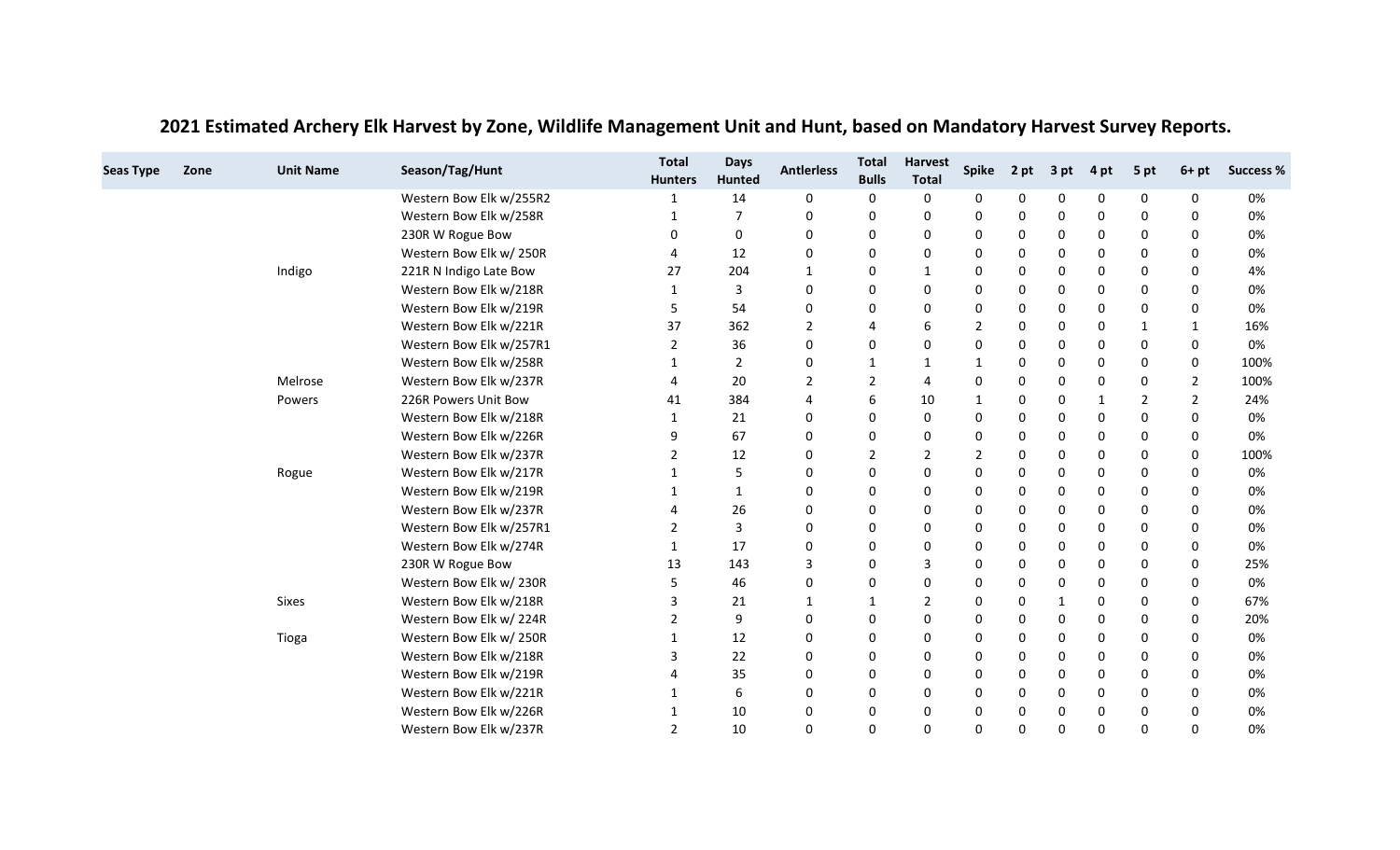| <b>Seas Type</b> | Zone                 | <b>Unit Name</b> | Season/Tag/Hunt          | <b>Total</b><br><b>Hunters</b> | <b>Days</b><br><b>Hunted</b> | <b>Antierless</b> | <b>Total</b><br><b>Bulls</b> | <b>Harvest</b><br><b>Total</b> | <b>Spike</b> | 2 pt         | 3 pt        | 4 pt           | 5 pt           | $6+pt$       | <b>Success %</b> |
|------------------|----------------------|------------------|--------------------------|--------------------------------|------------------------------|-------------------|------------------------------|--------------------------------|--------------|--------------|-------------|----------------|----------------|--------------|------------------|
|                  |                      |                  | Western Bow Elk w/257R1  | 2                              | 13                           | 0                 | 0                            | 0                              | 0            | 0            | 0           | 0              | 0              | $\Omega$     | 0%               |
|                  |                      |                  | Western Bow Elk w/ 250R  | 4                              | 48                           | 0                 | 0                            | 0                              | 0            | $\Omega$     | 0           | $\Omega$       | $\Omega$       | $\mathbf{0}$ | 0%               |
|                  |                      |                  | 224R Tioga Bow           | 45                             | 252                          | 0                 | 5                            | 5                              | 0            | 0            | 0           | -1             | $\overline{2}$ | 1            | 11%              |
|                  |                      |                  | Western Bow Elk w/224R   | 10                             | 132                          | 0                 | $\mathbf{1}$                 | 1                              | 0            | 0            | 0           | 1              | $\mathbf{1}$   | 0            | 15%              |
|                  | <b>South Central</b> |                  |                          | 27                             | 295                          | $\mathbf 0$       | $\mathbf{1}$                 | $\mathbf{1}$                   | $\mathbf 0$  | $\mathbf{0}$ | $\mathbf 0$ | $\mathbf{0}$   | 1              | $\mathbf{0}$ | 4%               |
|                  |                      | Fort Rock        | Eastern Bow Elk w/ 218R  | 3                              | 38                           | 0                 | 0                            | 0                              | 0            | 0            | 0           | $\Omega$       | 0              | 0            | 0%               |
|                  |                      |                  | Eastern Bow Elk w/ 219R  | 8                              | 80                           | 0                 | $\mathbf 1$                  | $\mathbf{1}$                   | 0            | 0            | 0           | 0              | 1              | 0            | 13%              |
|                  |                      |                  | Eastern Bow Elk w/221R   | 3                              | 29                           | 0                 | 0                            | 0                              | $\mathbf 0$  | 0            | 0           | $\Omega$       | 0              | 0            | 0%               |
|                  |                      |                  | Eastern Bow Elk w/ 234R  |                                | 25                           | 0                 | 0                            | 0                              | 0            | 0            | 0           | 0              | 0              | 0            | 0%               |
|                  |                      |                  | Eastern Bow Elk w/ 257R2 |                                | 5                            | 0                 | 0                            | 0                              | $\mathbf 0$  | 0            | 0           | $\Omega$       | $\Omega$       | $\Omega$     | 0%               |
|                  |                      |                  | Eastern Bow Elk w/ 216R2 |                                | 20                           | 0                 | 0                            | 0                              | $\mathbf 0$  | 0            | 0           | $\Omega$       | 0              | 0            | 0%               |
|                  |                      |                  | Eastern Bow Elk w/226R   |                                | 10                           | 0                 | 0                            | 0                              | 0            | 0            | 0           | 0              | 0              | 0            | 0%               |
|                  |                      |                  | Eastern Bow Elk w/ 230R  | $\mathfrak{p}$                 | 10                           | 0                 | 0                            | 0                              | $\mathbf 0$  | $\Omega$     | $\Omega$    | $\Omega$       | $\Omega$       | $\Omega$     | 0%               |
|                  |                      | Interstate       | Eastern Bow Elk w/ 274R  | 2                              | 16                           | 0                 | 0                            | 0                              | $\mathbf 0$  | $\Omega$     | 0           | $\Omega$       | 0              | 0            | 0%               |
|                  |                      | Keno             | Eastern Bow Elk w/ 254R2 | -1                             | 11                           | 0                 | 0                            | 0                              | $\Omega$     | 0            | 0           | $\Omega$       | 0              | 0            | 0%               |
|                  |                      |                  | Eastern Bow Elk w/ 237R  | 1                              | 3                            | 0                 | 0                            | 0                              | $\mathbf 0$  | $\Omega$     | 0           | $\Omega$       | $\Omega$       | $\Omega$     | 0%               |
|                  |                      |                  | Eastern Bow Elk w/ 230R  | 2                              | 28                           | 0                 | 0                            | 0                              | 0            | $\Omega$     | 0           | 0              | 0              | 0            | 0%               |
|                  |                      | Sprague          | Eastern Bow Elk w/221R   | 1                              | 20                           | 0                 | 0                            | 0                              | 0            | 0            | 0           | 0              | 0              | $\mathbf{0}$ | 0%               |
|                  | Central              |                  |                          | 699                            | 6535                         | 18                | 71                           | 89                             | 16           | $\mathbf 0$  | 4           | $\overline{7}$ | 25             | 19           | 13%              |
|                  |                      | Grizzly          | Eastern Bow Elk w/ 217R  | 1                              | 2                            | 0                 | 0                            | 0                              | 0            | $\Omega$     | 0           | $\Omega$       | 0              | 0            | 0%               |
|                  |                      |                  | Eastern Bow Elk w/ 218R  |                                | 5                            | 0                 | 0                            | 0                              | 0            | $\Omega$     | 0           | $\Omega$       | 0              | 0            | 0%               |
|                  |                      |                  | Eastern Bow Elk w/ 219R  |                                | $\overline{7}$               | 0                 | 0                            | 0                              | $\mathbf 0$  | 0            | 0           | $\Omega$       | 0              | 0            | 0%               |
|                  |                      |                  | Eastern Bow Elk w/ 236R  | 4                              | 39                           | 0                 | 0                            | 0                              | 0            | $\Omega$     | 0           | $\Omega$       | $\Omega$       | $\mathbf{0}$ | 0%               |
|                  |                      |                  | Eastern Bow Elk w/ 239R  | $\mathcal{P}$                  | 20                           | 0                 | 0                            | 0                              | $\Omega$     | $\Omega$     | 0           | $\Omega$       | $\Omega$       | $\Omega$     | 0%               |
|                  |                      |                  | Eastern Bow Elk w/ 256R2 |                                | 10                           | 0                 | 0                            | 0                              | 0            | 0            | 0           | $\Omega$       | 0              | 0            | 0%               |
|                  |                      |                  | Eastern Bow Elk w/ 237R  | 4                              | 44                           | 0                 | 1                            | 1                              | 0            | 0            | 0           | 0              | 1              | 0            | 25%              |
|                  |                      | Maury            | 236R Maury Unit Bow      | 26                             | 250                          | 0                 | 0                            | 0                              | $\Omega$     | $\Omega$     | 0           | $\Omega$       | $\Omega$       | $\mathbf{0}$ | 0%               |
|                  |                      |                  | Eastern Bow Elk w/ 236R  | 6                              | 60                           | 0                 | 0                            | 0                              | 0            | 0            | 0           | $\Omega$       | 0              | 0            | 0%               |
|                  |                      | Metolius         | Eastern Bow Elk w/ 218R  | -1                             | 1                            | 0                 | 0                            | 0                              | 0            | 0            | 0           | 0              | 0              | 0            | 0%               |
|                  |                      |                  | Eastern Bow Elk w/236R   | $\mathbf{1}$                   | 5                            | $\Omega$          | $\Omega$                     | 0                              | $\Omega$     | $\Omega$     | $\Omega$    | $\Omega$       | $\Omega$       | $\Omega$     | 0%               |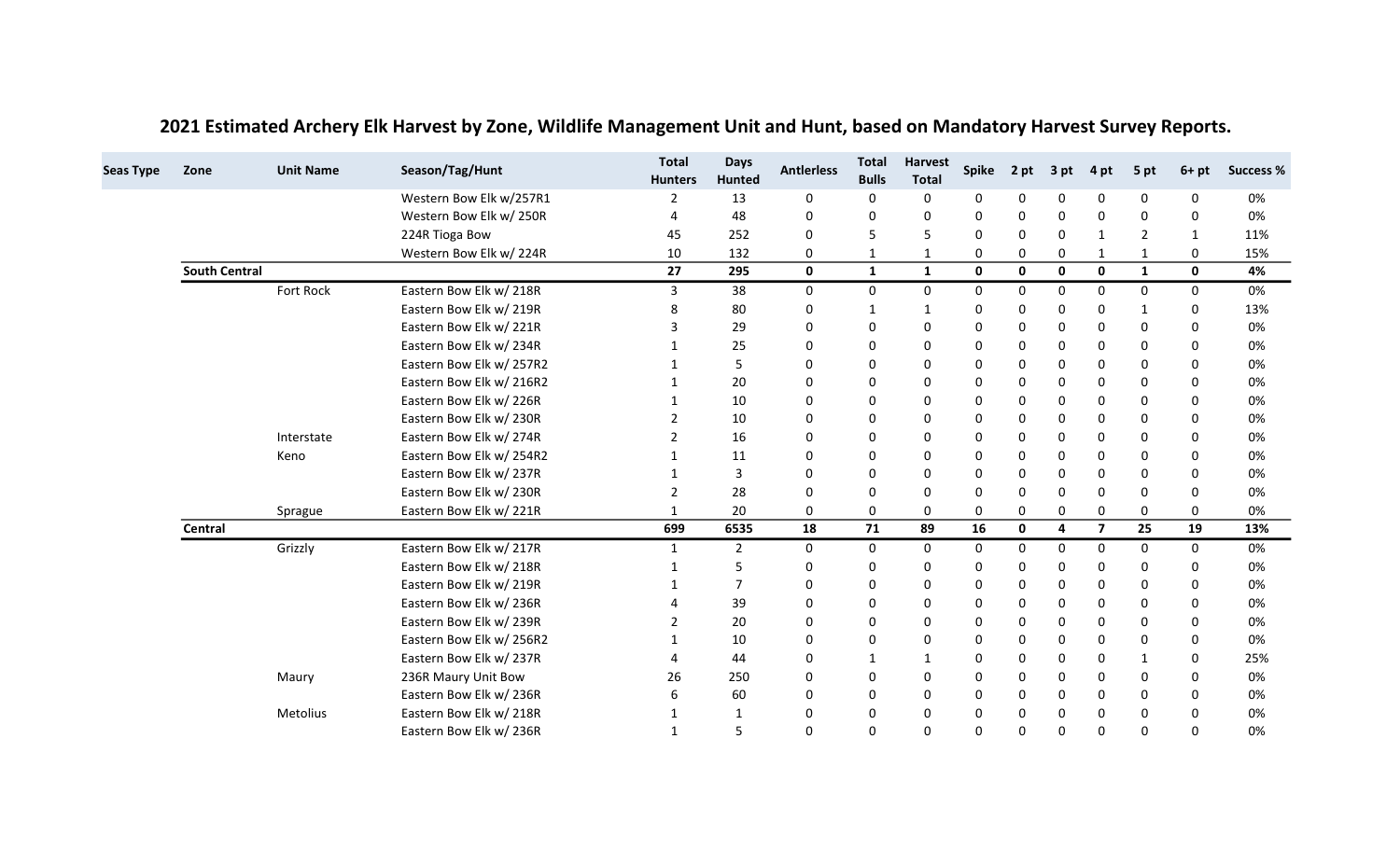| <b>Seas Type</b> | Zone             | <b>Unit Name</b>       | Season/Tag/Hunt               | <b>Total</b><br><b>Hunters</b> | <b>Days</b><br><b>Hunted</b> | <b>Antierless</b> | <b>Total</b><br><b>Bulls</b> | <b>Harvest</b><br><b>Total</b> | <b>Spike</b> | 2 pt | 3 pt         | 4 pt           | 5 pt         | $6+pt$       | <b>Success %</b> |
|------------------|------------------|------------------------|-------------------------------|--------------------------------|------------------------------|-------------------|------------------------------|--------------------------------|--------------|------|--------------|----------------|--------------|--------------|------------------|
|                  |                  |                        | Eastern Bow Elk w/ 239R       | 12                             | 77                           | 0                 | 0                            | 0                              | 0            | 0    | 0            | 0              | 0            | 0            | 0%               |
|                  |                  |                        | Eastern Bow Elk w/ 255R2      | $\mathbf{1}$                   | $\overline{3}$               | 0                 | 1                            | $\mathbf{1}$                   | 0            | 0    | 0            | 0              | $\mathbf{1}$ | 0            | 100%             |
|                  |                  |                        | 239R Metolius Unit Bow        | 30                             | 286                          | 2                 | $\overline{2}$               | 4                              | 0            | 0    | 0            | 0              | 1            | 1            | 13%              |
|                  |                  |                        | Eastern Bow Elk w/ 216R2      | 1                              | $\overline{4}$               | 0                 | 0                            | 0                              | 0            | 0    | 0            | 0              | 0            | 0            | 0%               |
|                  |                  | Ochoco                 | Eastern Bow Elk w/ 217R       | $\mathbf{1}$                   | $\overline{2}$               | 0                 | 0                            | 0                              | $\Omega$     | 0    | 0            | 0              | $\mathbf 0$  | 0            | 0%               |
|                  |                  |                        | 237R Ochoco Unit Bow          | 443                            | 4191                         | 10                | 54                           | 64                             | 9            | 0    | 4            | 5              | 18           | 18           | 14%              |
|                  |                  |                        | Eastern Bow Elk w/237R        | 57                             | 492                          | 0                 | 6                            | 6                              | 3            | 0    | 0            | 0              | 3            | 0            | 10%              |
|                  |                  | Paulina                | Eastern Bow Elk w/ 218R       | 1                              | 3                            | 0                 | 0                            | 0                              | 0            | 0    | 0            | 0              | 0            | 0            | 0%               |
|                  |                  |                        | Eastern Bow Elk w/ 219R       | 6                              | 54                           | 0                 | 0                            | 0                              | 0            | 0    | 0            | 0              | 0            | 0            | 0%               |
|                  |                  |                        | Eastern Bow Elk w/ 216R2      | 1                              | 20                           | 0                 | 1                            | $\mathbf{1}$                   | 0            | 0    | 0            | 0              | 1            | 0            | 100%             |
|                  |                  | <b>Upper Deschutes</b> | Eastern Bow Elk w/ 217R       | $\overline{2}$                 | 30                           | $\mathbf 0$       | 0                            | 0                              | 0            | 0    | 0            | 0              | 0            | $\Omega$     | 0%               |
|                  |                  |                        | Eastern Bow Elk w/ 218R       | 5                              | 33                           | 0                 | 0                            | 0                              | 0            | 0    | 0            | 0              | 0            | 0            | 0%               |
|                  |                  |                        | Eastern Bow Elk w/ 219R       | q                              | 81                           | 0                 | 0                            | 0                              | 0            | 0    | 0            | 0              | 0            | $\Omega$     | 0%               |
|                  |                  |                        | Eastern Bow Elk w/221R        | $\mathbf 1$                    | 10                           | $\mathbf 0$       | 0                            | 0                              | 0            | 0    | 0            | 0              | $\mathbf 0$  | 0            | 0%               |
|                  |                  |                        | Eastern Bow Elk w/234R        | 15                             | 143                          | 0                 | 1                            | 1                              | 1            | 0    | 0            | 0              | 0            | 0            | 7%               |
|                  |                  |                        | Eastern Bow Elk w/ 254R2      | 1                              | 5                            | 0                 | 1                            | $\mathbf{1}$                   | 1            | 0    | 0            | 0              | 0            | 0            | 100%             |
|                  |                  |                        | Eastern Bow Elk w/ 237R       | 3                              | 15                           | $\mathbf 0$       | 0                            | 0                              | $\Omega$     | 0    | 0            | 0              | 0            | 0            | 0%               |
|                  |                  |                        | 234R Upper Deschutes Unit Bow | 54                             | 606                          | 6                 | 3                            | 9                              | 1            | 0    | 0            | 2              | 0            | 0            | 17%              |
|                  |                  |                        | Eastern Bow Elk w/ 216R2      | 5                              | 25                           | 0                 | 0                            | 0                              | 0            | 0    | 0            | 0              | 0            | 0            | 0%               |
|                  |                  |                        | Eastern Bow Elk w/226R        | 1                              | 4                            | 0                 | 1                            | 1                              | 1            | 0    | 0            | 0              | $\mathbf 0$  | 0            | 100%             |
|                  |                  |                        | Eastern Bow Elk w/ 258R       | 2                              | 8                            | 0                 | 0                            | 0                              | 0            | 0    | 0            | 0              | 0            | 0            | 0%               |
|                  | Columbia         |                        |                               | $\overline{a}$                 | 44                           | $\mathbf{0}$      | $\mathbf 0$                  | $\mathbf{0}$                   | $\mathbf{0}$ | 0    | $\mathbf{0}$ | 0              | $\mathbf 0$  | $\mathbf{0}$ | 0%               |
|                  |                  | Hood                   | Eastern Bow Elk w/ 217R       | 1                              | 6                            | 0                 | 0                            | 0                              | 0            | 0    | 0            | 0              | 0            | 0            | 0%               |
|                  |                  |                        | Eastern Bow Elk w/236R        | 1                              | 10                           | 0                 | 0                            | 0                              | 0            | 0    | 0            | 0              | 0            | 0            | 0%               |
|                  |                  |                        | Eastern Bow Elk w/ 254R2      | 1                              | 16                           | 0                 | 0                            | 0                              | 0            | 0    | 0            | 0              | 0            | $\Omega$     | 0%               |
|                  |                  |                        | Eastern Bow Elk w/ 258R       | 1                              | 12                           | 0                 | 0                            | 0                              | 0            | 0    | 0            | 0              | $\mathbf 0$  | 0            | 0%               |
|                  | <b>Northeast</b> |                        |                               | 1674                           | 16218                        | 99                | 213                          | 312                            | 46           | 5    | 1            | $\overline{7}$ | 41           | 113          | 19%              |
|                  |                  | Beulah                 | Eastern Bow Elk w/ 217R       | $\overline{2}$                 | 24                           | 0                 | 0                            | 0                              | 0            | 0    | 0            | 0              | 0            | 0            | 0%               |
|                  |                  |                        | Eastern Bow Elk w/ 218R       | 8                              | 71                           | 1                 | 0                            | $\mathbf 1$                    | 0            | 0    | 0            | 0              | 0            | 0            | 13%              |
|                  |                  |                        | Eastern Bow Elk w/ 219R       | 2                              | 30                           | $\Omega$          | $\mathbf 0$                  | $\Omega$                       | 0            | 0    | 0            | 0              | $\Omega$     | $\Omega$     | 0%               |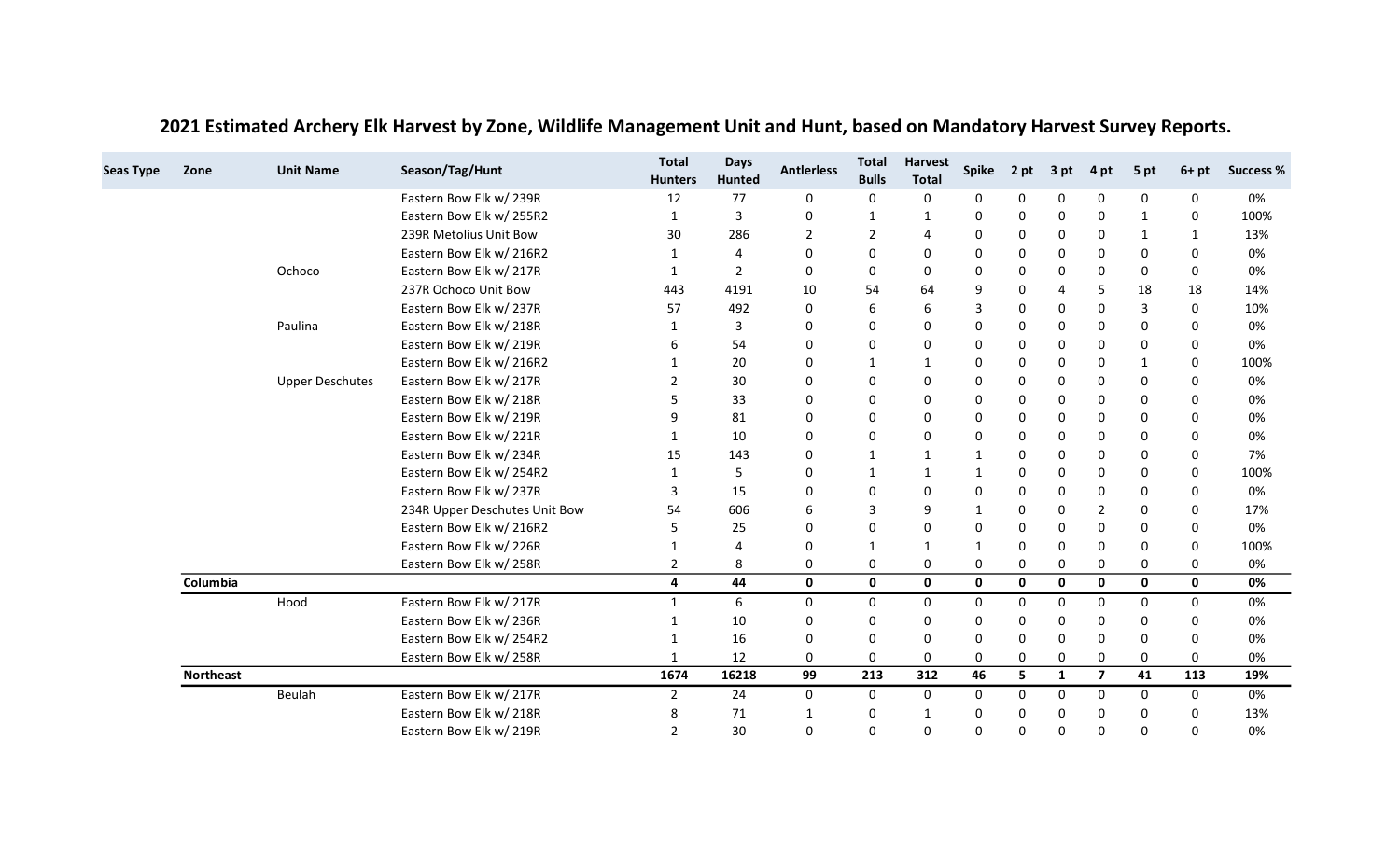| <b>Seas Type</b> | Zone | <b>Unit Name</b>       | Season/Tag/Hunt             | <b>Total</b><br><b>Hunters</b> | <b>Days</b><br><b>Hunted</b> | <b>Antierless</b> | <b>Total</b><br><b>Bulls</b> | <b>Harvest</b><br><b>Total</b> | <b>Spike</b> | 2 pt | 3 pt | 4 pt     | 5 pt        | $6+pt$       | <b>Success %</b> |
|------------------|------|------------------------|-----------------------------|--------------------------------|------------------------------|-------------------|------------------------------|--------------------------------|--------------|------|------|----------|-------------|--------------|------------------|
|                  |      |                        | Eastern Bow Elk w/221R      |                                | 8                            | 0                 | 0                            | 0                              | 0            | 0    | 0    | 0        | 0           | 0            | 0%               |
|                  |      |                        | Eastern Bow Elk w/ 239R     |                                | 15                           | 0                 | 0                            | 0                              | 0            | 0    | 0    | 0        | 0           | 0            | 0%               |
|                  |      |                        | Eastern Bow Elk w/ 256R2    | 1                              | 14                           | 1                 | 0                            | $\mathbf{1}$                   | 0            | 0    | 0    | 0        | $\Omega$    | 0            | 100%             |
|                  |      |                        | Eastern Bow Elk w/ 258R     | 5                              | 54                           | 0                 |                              | 1                              | 1            | 0    | 0    | 0        | 0           | 0            | 20%              |
|                  |      |                        | Eastern Bow Elk w/ 230R     | $\overline{2}$                 | 30                           | 0                 | 0                            | 0                              | 0            | 0    | 0    | 0        | 0           | 0            | 0%               |
|                  |      | <b>Catherine Creek</b> | Eastern Bow Elk w/ 217R     | 2                              | 15                           | 0                 | 1                            | 1                              | 0            | 0    | 0    | 0        | 1           | 0            | 50%              |
|                  |      |                        | Eastern Bow Elk w/ 218R     |                                | 28                           | 0                 | 0                            | 0                              | $\Omega$     | 0    | 0    | 0        | 0           | $\mathbf 0$  | 0%               |
|                  |      |                        | Eastern Bow Elk w/ 254R2    |                                | 48                           | 0                 |                              | 1                              | 0            | 0    | 0    | 0        | $\mathbf 0$ |              | 25%              |
|                  |      |                        | Eastern Bow Elk w/ 255R2    | -1                             | 12                           | 0                 | 0                            | 0                              | 0            | 0    | 0    | 0        | 0           | 0            | 0%               |
|                  |      |                        | Eastern Bow Elk w/ 216R2    | $\mathbf 1$                    | 12                           | 0                 | 1                            | $\mathbf{1}$                   | 0            | 0    | 0    | 0        | -1          | 0            | 100%             |
|                  |      |                        | Eastern Bow Elk w/ 250R     | 1                              | 10                           | 0                 | 0                            | 0                              | 0            | 0    | 0    | 0        | $\mathbf 0$ | 0            | 0%               |
|                  |      | Chesnimnus             | 258R Chesnimnus Unit Bow    | 235                            | 2259                         | 13                | 21                           | 34                             | 9            | 0    | 0    | 2        | 6           | 4            | 14%              |
|                  |      |                        | Eastern Bow Elk w/ 258R     | 35                             | 326                          | 0                 | 0                            | 0                              | $\Omega$     | 0    | 0    | 0        | $\mathbf 0$ | $\Omega$     | 0%               |
|                  |      | Desolation             | Eastern Bow Elk w/ 217R     | 6                              | 47                           | 0                 | 0                            | 0                              | 0            | 0    | 0    | 0        | 0           | 0            | 0%               |
|                  |      |                        | Eastern Bow Elk w/ 218R     | .5                             | 53                           | 0                 | 0                            | 0                              | 0            | 0    | 0    | 0        | 0           | 0            | 0%               |
|                  |      |                        | Eastern Bow Elk w/ 219R     | q                              | 78                           | 0                 | 1                            | $\mathbf{1}$                   | $\Omega$     | 0    | 0    | 0        | $\Omega$    | 1            | 11%              |
|                  |      |                        | Eastern Bow Elk w/221R      |                                | 65                           | 0                 |                              | 1                              | 0            | 0    | 0    | 0        | -1          | 0            | 20%              |
|                  |      |                        | Eastern Bow Elk w/ 236R     |                                | 10                           | 0                 | 0                            | 0                              | $\Omega$     | 0    | 0    | 0        | 0           | $\Omega$     | 0%               |
|                  |      |                        | Eastern Bow Elk w/ 239R     |                                | 11                           | $\mathbf 0$       | 0                            | 0                              | 0            | 0    | 0    | 0        | 0           | 0            | 0%               |
|                  |      |                        | Eastern Bow Elk w/ 248R     |                                | 10                           | 0                 | 0                            | 0                              | 0            | 0    | 0    | 0        | $\Omega$    | $\Omega$     | 0%               |
|                  |      |                        | Eastern Bow Elk w/ 254R2    |                                | 14                           | 0                 | 0                            | 0                              | 0            | 0    | 0    | 0        | 0           | 0            | 0%               |
|                  |      |                        | Eastern Bow Elk w/ 255R2    |                                | 5                            | $\mathbf 0$       | 0                            | 0                              | 0            | 0    | 0    | 0        | $\mathbf 0$ | $\mathbf 0$  | 0%               |
|                  |      |                        | Eastern Bow Elk w/ 256R2    | 3                              | 29                           | 0                 | 0                            | 0                              | 0            | 0    | 0    | 0        | 0           | 0            | 0%               |
|                  |      |                        | 250R N Fork Traditional Bow | 51                             | 110                          | 0                 | 0                            | 0                              | $\Omega$     | 0    | 0    | 0        | $\Omega$    | $\Omega$     | 0%               |
|                  |      |                        | Eastern Bow Elk w/ 216R2    | 11                             | 98                           | 0                 | 0                            | 0                              | 0            | 0    | 0    | 0        | 0           | 0            | 0%               |
|                  |      |                        | Eastern Bow Elk w/250R      | 18                             | 252                          | 0                 | 0                            | 0                              | 0            | 0    | 0    | 0        | $\Omega$    | $\mathbf{1}$ | 0%               |
|                  |      |                        | Eastern Bow Elk w/ 258R     | 1                              | 10                           | 0                 | 0                            | 0                              | 0            | 0    | 0    | 0        | $\Omega$    | $\Omega$     | 0%               |
|                  |      |                        | Eastern Bow Elk w/ 250R     | 17                             | 238                          | 0                 | 1                            | 1                              | 0            | 0    | 0    | 0        | 0           | 1            | 7%               |
|                  |      |                        | Eastern Bow Elk w/224R      | 3                              | 24                           | 0                 | 0                            | 0                              | 0            | 0    | 0    | 0        | 0           | $\mathbf 0$  | 0%               |
|                  |      | Fossil                 | Eastern Bow Elk w/ 217R     | $\overline{2}$                 | 13                           | $\Omega$          | 1                            | $\mathbf{1}$                   | $\Omega$     | 0    | 0    | $\Omega$ | $\Omega$    | 1            | 50%              |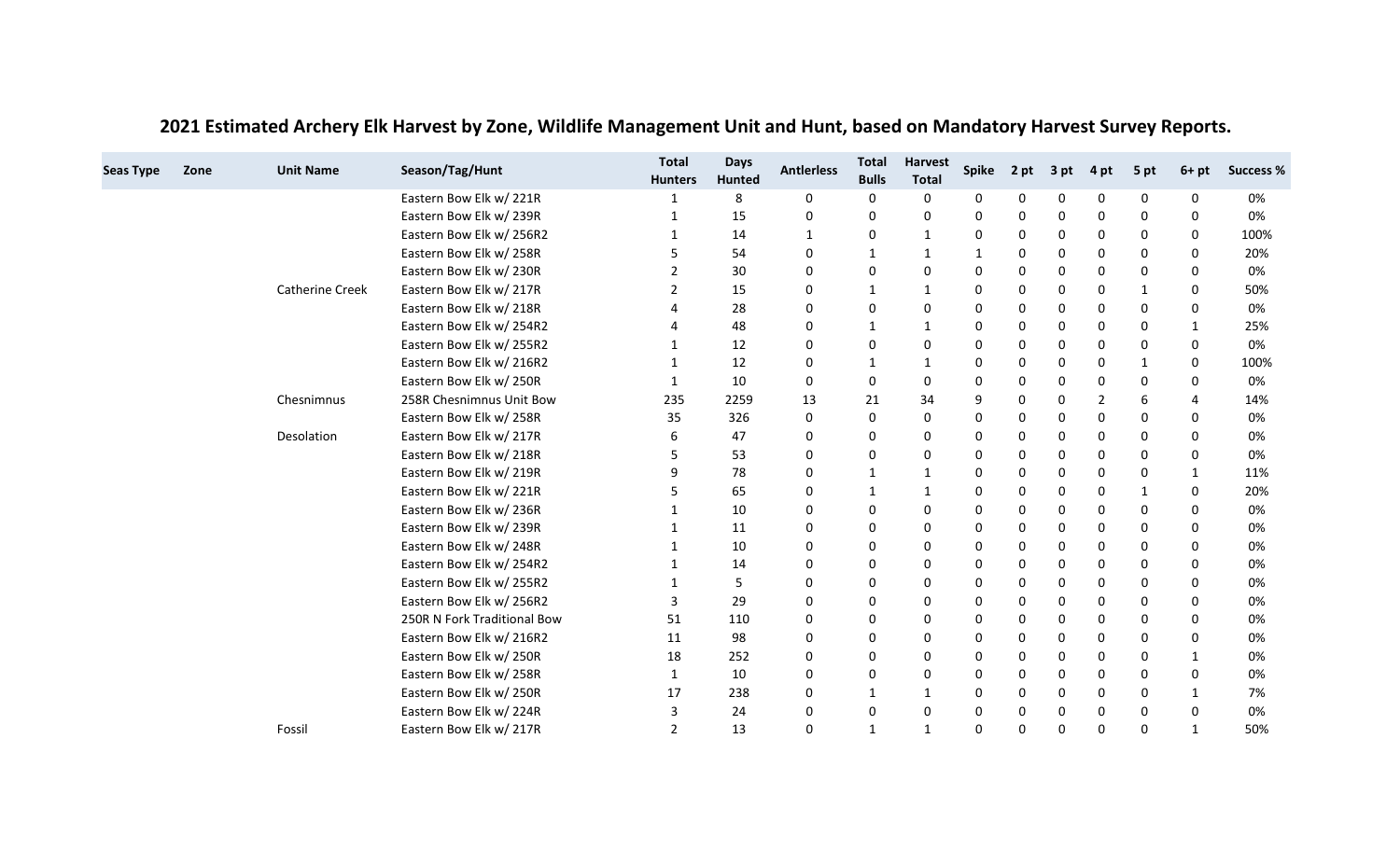| <b>Seas Type</b> | Zone | <b>Unit Name</b> | Season/Tag/Hunt          | <b>Total</b><br><b>Hunters</b> | <b>Days</b><br>Hunted | <b>Antierless</b> | <b>Total</b><br><b>Bulls</b> | <b>Harvest</b><br><b>Total</b> | <b>Spike</b>   | 2 pt         | 3 pt | 4 pt     | 5 pt        | $6+pt$       | <b>Success %</b> |
|------------------|------|------------------|--------------------------|--------------------------------|-----------------------|-------------------|------------------------------|--------------------------------|----------------|--------------|------|----------|-------------|--------------|------------------|
|                  |      |                  | Eastern Bow Elk w/ 216R2 |                                | 14                    | 0                 | 0                            | 0                              | 0              | 0            | 0    | 0        | 0           | 0            | 0%               |
|                  |      |                  | Eastern Bow Elk w/226R   | 1                              | 5                     | 0                 | 0                            | 0                              | 0              | 0            | 0    | 0        | 0           | 0            | 0%               |
|                  |      |                  | Eastern Bow Elk w/224R   | 1                              | 8                     | 0                 | 1                            | $\mathbf{1}$                   | 0              | 0            | 0    | 0        | 0           | $\mathbf{1}$ | 100%             |
|                  |      | Heppner          | Eastern Bow Elk w/ 217R  | 3                              | 12                    | 0                 | 1                            | 1                              | 1              | 0            | 0    | 0        | 0           | 0            | 33%              |
|                  |      |                  | Eastern Bow Elk w/ 218R  | 3                              | 50                    | 0                 | $\overline{2}$               | $\overline{2}$                 | $\overline{2}$ | 0            | 0    | 0        | 0           | 0            | 67%              |
|                  |      |                  | Eastern Bow Elk w/ 219R  | 5                              | 79                    | 0                 | 0                            | 0                              | 0              | 0            | 0    | 0        | 0           | 0            | 0%               |
|                  |      |                  | Eastern Bow Elk w/ 234R  |                                | 6                     | 0                 | 0                            | 0                              | $\Omega$       | 0            | 0    | 0        | 0           | $\Omega$     | 0%               |
|                  |      |                  | Eastern Bow Elk w/ 236R  | 1                              | 20                    | 0                 | 0                            | 0                              | 0              | 0            | 0    | 0        | 0           | $\Omega$     | 0%               |
|                  |      |                  | Eastern Bow Elk w/ 239R  | 3                              | 24                    | 0                 | 1                            | 1                              | 0              | 1            | 0    | 0        | 0           | 0            | 33%              |
|                  |      |                  | Eastern Bow Elk w/ 248R  | 26                             | 300                   | 5                 | -1                           | 6                              | 0              | $\mathbf{1}$ | 0    | 0        | 0           | $\Omega$     | 24%              |
|                  |      |                  | Eastern Bow Elk w/ 249R  | $\overline{2}$                 | 20                    | 0                 | 0                            | 0                              | 0              | 0            | 0    | 0        | 0           | 0            | 0%               |
|                  |      |                  | Eastern Bow Elk w/ 254R2 |                                | 11                    | 0                 | 1                            | 1                              | 1              | 0            | 0    | 0        | 0           | 0            | 50%              |
|                  |      |                  | Eastern Bow Elk w/ 256R2 | 3                              | 18                    | 0                 | 0                            | 0                              | $\Omega$       | 0            | 0    | 0        | $\mathbf 0$ | $\Omega$     | 0%               |
|                  |      |                  | Eastern Bow Elk w/ 257R2 | -1                             | 3                     | 0                 | 0                            | 0                              | 0              | 0            | 0    | 0        | 0           | 0            | 0%               |
|                  |      |                  | Eastern Bow Elk w/ 237R  | $\mathbf 1$                    | 14                    | 0                 | 0                            | 0                              | 0              | 0            | 0    | 0        | 0           | 0            | 0%               |
|                  |      |                  | 248R Heppner Unit Bow    | 65                             | 602                   | 14                | $\overline{4}$               | 18                             | 2              | 0            | 0    | 0        | $\mathbf 1$ | $\mathbf{1}$ | 28%              |
|                  |      |                  | Eastern Bow Elk w/ 216R2 | 12                             | 128                   | 0                 | 1                            | 1                              | 1              | 0            | 0    | 0        | 0           | 0            | 8%               |
|                  |      |                  | Eastern Bow Elk w/224R   | -1                             | 7                     | 0                 | 0                            | 0                              | $\Omega$       | 0            | 0    | 0        | 0           | $\Omega$     | 0%               |
|                  |      | Imnaha           | Eastern Bow Elk w/ 218R  | 9                              | 60                    | 0                 | 0                            | 0                              | 0              | 0            | 0    | 0        | 0           | 0            | 0%               |
|                  |      |                  | Eastern Bow Elk w/ 219R  |                                | 23                    | 2                 | $\overline{2}$               | 4                              | 2              | 0            | 0    | 0        | 0           | $\mathbf{0}$ | 100%             |
|                  |      |                  | Eastern Bow Elk w/ 256R2 | 9                              | 107                   | 2                 | $\overline{2}$               | 4                              | 0              | 0            | 0    | 0        | 0           | 2            | 39%              |
|                  |      |                  | Eastern Bow Elk w/ 257R2 | $\overline{2}$                 | 11                    | 0                 | $\mathbf 0$                  | 0                              | 0              | 0            | 0    | 0        | $\Omega$    | 0            | 0%               |
|                  |      |                  | Eastern Bow Elk w/ 216R2 | 2                              | 23                    | 1                 | 0                            | 1                              | 0              | 0            | 0    | 0        | 0           | 0            | 50%              |
|                  |      |                  | Eastern Bow Elk w/ 258R  | $\overline{2}$                 | 17                    | 0                 | 1                            | $\mathbf{1}$                   | 0              | 0            | 0    | 0        | $\mathbf 1$ | $\Omega$     | 50%              |
|                  |      | Keating          | Eastern Bow Elk w/ 217R  |                                | $\overline{7}$        | 0                 | 0                            | 0                              | 0              | 0            | 0    | 0        | 0           | 0            | 0%               |
|                  |      |                  | Eastern Bow Elk w/ 218R  | 1                              | 10                    | 0                 | $\mathbf 1$                  | $\mathbf{1}$                   | 0              | 0            | 0    | 0        | 0           | 1            | 100%             |
|                  |      |                  | Eastern Bow Elk w/ 219R  | 2                              | 20                    | 0                 | 0                            | 0                              | 0              | 0            | 0    | 0        | $\Omega$    | $\Omega$     | 0%               |
|                  |      |                  | Eastern Bow Elk w/ 216R2 | -1                             | $\overline{7}$        | 0                 | 0                            | 0                              | 0              | 0            | 0    | 0        | 0           | 0            | 0%               |
|                  |      |                  | Eastern Bow Elk w/250R   |                                | 5                     | 0                 | 0                            | 0                              | 0              | 0            | 0    | 0        | 0           | $\Omega$     | 0%               |
|                  |      |                  | Eastern Bow Elk w/ 258R  | $\mathbf{1}$                   | 8                     | $\Omega$          | $\Omega$                     | $\Omega$                       | $\Omega$       | 0            | 0    | $\Omega$ | 0           | $\Omega$     | 0%               |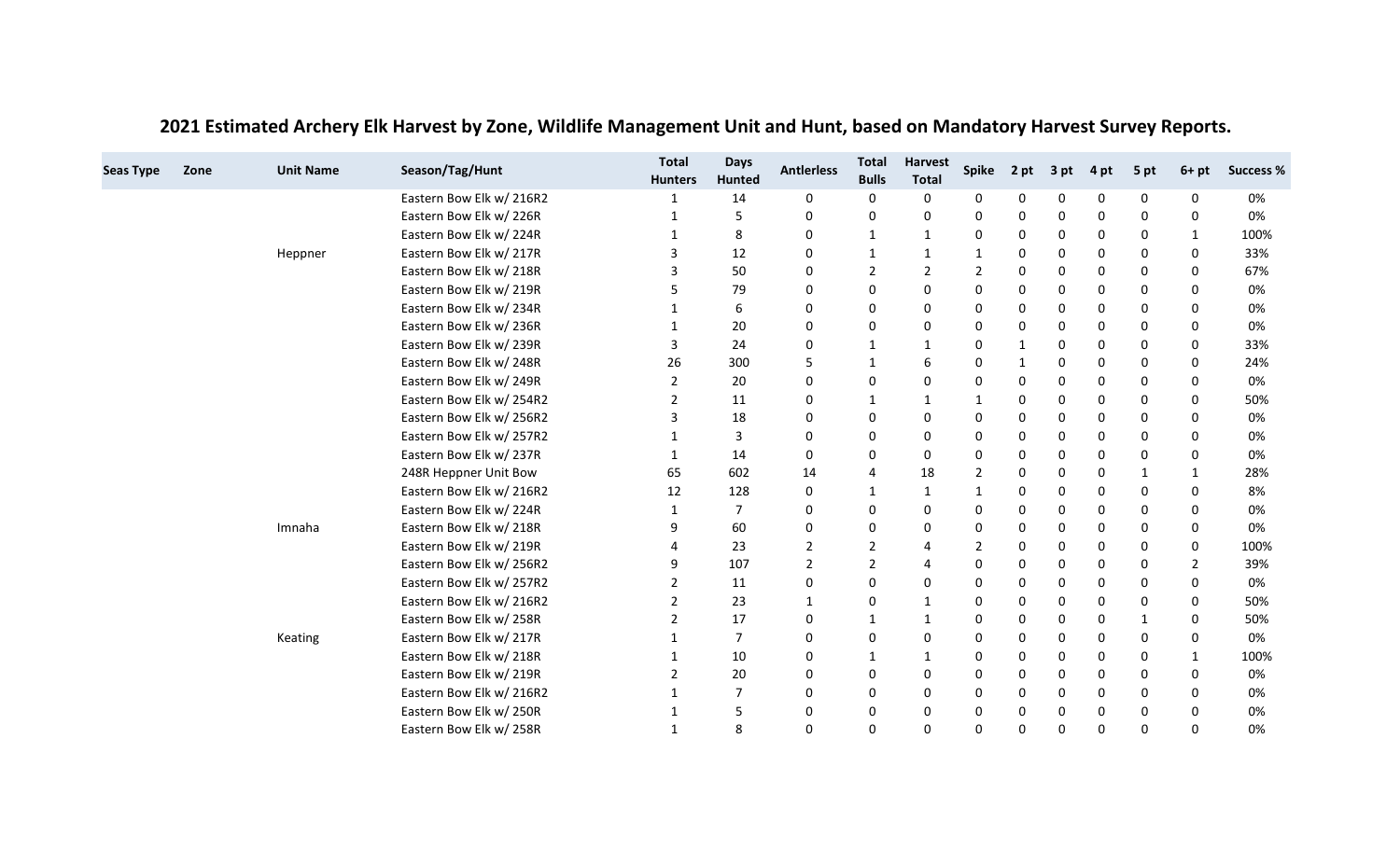| <b>Seas Type</b> | Zone | <b>Unit Name</b> | Season/Tag/Hunt               | <b>Total</b><br><b>Hunters</b> | <b>Days</b><br>Hunted | <b>Antierless</b> | <b>Total</b><br><b>Bulls</b> | <b>Harvest</b><br><b>Total</b> | <b>Spike</b>   | 2 pt           | 3 pt | 4 pt         | 5 pt           | $6+pt$      | <b>Success %</b> |
|------------------|------|------------------|-------------------------------|--------------------------------|-----------------------|-------------------|------------------------------|--------------------------------|----------------|----------------|------|--------------|----------------|-------------|------------------|
|                  |      |                  | Eastern Bow Elk w/ 250R       |                                | 5                     | 0                 | 0                            | 0                              | 0              | 0              | 0    | 0            | 0              | 0           | 0%               |
|                  |      |                  | Eastern Bow Elk w/224R        |                                | $\overline{7}$        | 0                 | 0                            | 0                              | 0              | 0              | 0    | 0            | 0              | $\Omega$    | 0%               |
|                  |      | Minam            | Eastern Bow Elk w/ 218R       | 1                              | 10                    | 0                 | 0                            | 0                              | 0              | 0              | 0    | 0            | $\Omega$       | 0           | 0%               |
|                  |      |                  | Eastern Bow Elk w/ 219R       |                                | 8                     | 0                 | 0                            | 0                              | 0              | 0              | 0    | 0            | 0              | 0           | 0%               |
|                  |      |                  | Eastern Bow Elk w/ 254R2      | $\overline{2}$                 | 23                    | 0                 | 1                            | 1                              | 0              | 0              | 0    | 1            | 0              | 0           | 50%              |
|                  |      | Mt. Emily        | 254R2 Mt Emily Unit Bow No. 2 | 64                             | 543                   | 1                 | 3                            | 4                              | 1              | 1              | 0    | 0            | $\Omega$       | 1           | 6%               |
|                  |      |                  | 254R1 Mt Emily Unit Bow No. 1 | 47                             | 584                   | 0                 | 26                           | 26                             | 0              | $\overline{2}$ | 0    | 0            | $\overline{2}$ | 22          | 55%              |
|                  |      | Murderer's Creek | Eastern Bow Elk w/ 217R       | 3                              | 41                    | 0                 | 0                            | 0                              | 0              | 0              | 0    | 0            | $\mathbf 0$    | $\mathbf 0$ | 0%               |
|                  |      |                  | Eastern Bow Elk w/ 218R       | 8                              | 68                    | 0                 | 1                            | 1                              | 1              | 0              | 0    | 0            | 0              | 0           | 13%              |
|                  |      |                  | Eastern Bow Elk w/ 219R       |                                | 74                    | 0                 | 0                            | 0                              | 0              | 0              | 0    | 0            | $\Omega$       | $\Omega$    | 0%               |
|                  |      |                  | Eastern Bow Elk w/221R        |                                | 3                     | 0                 | 0                            | 0                              | 0              | 0              | 0    | 0            | 0              | 0           | 0%               |
|                  |      |                  | Eastern Bow Elk w/ 256R2      | -1                             | 10                    | 0                 | 0                            | 0                              | 0              | 0              | 0    | 0            | 0              | 0           | 0%               |
|                  |      |                  | Eastern Bow Elk w/ 257R1      | 1                              | 5                     | 0                 | 0                            | 0                              | 0              | 0              | 0    | 0            | 0              | $\Omega$    | 0%               |
|                  |      |                  | Eastern Bow Elk w/ 274R       | 2                              | 18                    | 0                 | 0                            | 0                              | 0              | 0              | 0    | 0            | 0              | 0           | 0%               |
|                  |      |                  | Eastern Bow Elk w/ 237R       | 3                              | 18                    | 0                 | $\overline{2}$               | 2                              | $\overline{2}$ | 0              | 0    | 0            | 0              | 0           | 67%              |
|                  |      |                  | Eastern Bow Elk w/ 216R2      | 9                              | 82                    | 0                 | 0                            | 0                              | 0              | 0              | 0    | 0            | 0              | $\Omega$    | 0%               |
|                  |      | Northside        | Eastern Bow Elk w/ 217R       | 12                             | 125                   | 0                 | 0                            | 0                              | 0              | 0              | 0    | 0            | 0              | 0           | 0%               |
|                  |      |                  | Eastern Bow Elk w/218R        | 8                              | 57                    | 0                 | 0                            | 0                              | 0              | 0              | 0    | 0            | 0              | $\Omega$    | 0%               |
|                  |      |                  | Eastern Bow Elk w/ 219R       | 6                              | 35                    | 0                 | 1                            | 1                              | 0              | 0              | 0    | 0            | $\mathbf{1}$   | 0           | 17%              |
|                  |      |                  | Eastern Bow Elk w/221R        | 10                             | 91                    | 1                 | 3                            | 4                              | 0              | 0              | 0    | $\mathbf{1}$ | 1              | $\Omega$    | 37%              |
|                  |      |                  | Eastern Bow Elk w/ 236R       |                                | $\overline{2}$        | 0                 | 0                            | 0                              | 0              | 0              | 0    | 0            | 0              | 0           | 0%               |
|                  |      |                  | Eastern Bow Elk w/ 239R       | $\overline{2}$                 | 15                    | $\mathbf 0$       | 0                            | 0                              | 0              | 0              | 0    | 0            | $\mathbf 0$    | $\mathbf 0$ | 0%               |
|                  |      |                  | Eastern Bow Elk w/ 248R       | 1                              | 6                     | 0                 | 0                            | 0                              | 0              | 0              | 0    | 0            | 0              | 0           | 0%               |
|                  |      |                  | Eastern Bow Elk w/ 254R2      | 6                              | 40                    | 0                 | $\overline{2}$               | $\overline{2}$                 | 0              | 0              | 0    | 0            | -1             | 1           | 33%              |
|                  |      |                  | Eastern Bow Elk w/ 216R2      |                                | 78                    | 0                 | 0                            | 0                              | 0              | 0              | 0    | 0            | 0              | $\mathbf 0$ | 0%               |
|                  |      |                  | Eastern Bow Elk w/ 226R       | -1                             | 4                     | 0                 | 0                            | 0                              | 0              | 0              | 0    | 0            | 0              | 0           | 0%               |
|                  |      |                  | Eastern Bow Elk w/224R        | 1                              | 10                    | 0                 | 0                            | 0                              | 0              | 0              | 0    | 0            | $\mathbf 0$    | $\Omega$    | 0%               |
|                  |      | Pine Creek       | Eastern Bow Elk w/ 218R       | 11                             | 79                    | 1                 | 4                            | 5                              | $\mathbf{1}$   | 0              | 0    | 0            | 3              | 0           | 41%              |
|                  |      |                  | Eastern Bow Elk w/ 219R       |                                | 8                     | 0                 | 0                            | 0                              | 0              | 0              | 0    | 0            | 0              | $\Omega$    | 0%               |
|                  |      |                  | Eastern Bow Elk w/221R        | 3                              | 35                    | $\overline{2}$    | $\mathbf 0$                  | $\overline{2}$                 | $\Omega$       | 0              | 0    | 0            | 0              | $\Omega$    | 67%              |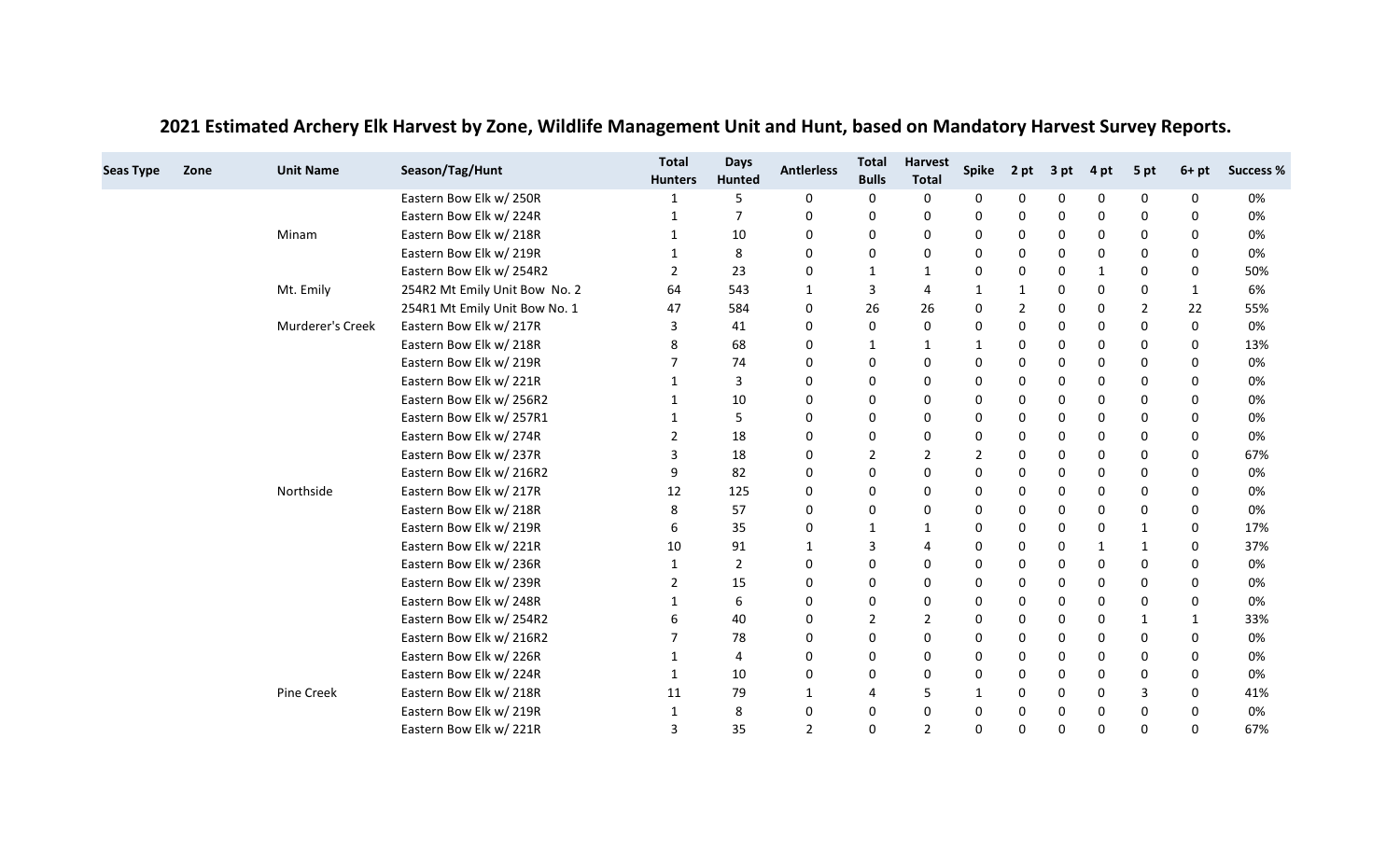| <b>Seas Type</b> | Zone | <b>Unit Name</b> | Season/Tag/Hunt                   | <b>Total</b><br><b>Hunters</b> | <b>Days</b><br>Hunted | <b>Antierless</b> | <b>Total</b><br><b>Bulls</b> | <b>Harvest</b><br><b>Total</b> | <b>Spike</b>   | 2 pt | 3 pt | 4 pt | 5 pt         | $6+pt$       | <b>Success %</b> |
|------------------|------|------------------|-----------------------------------|--------------------------------|-----------------------|-------------------|------------------------------|--------------------------------|----------------|------|------|------|--------------|--------------|------------------|
|                  |      |                  | Eastern Bow Elk w/ 249R           |                                | 6                     | 0                 | 0                            | 0                              | 0              | 0    | 0    | 0    | 0            | 0            | 0%               |
|                  |      |                  | Eastern Bow Elk w/ 254R2          | 1                              | 26                    | $\mathbf 0$       | 0                            | 0                              | 0              | 0    | 0    | 0    | 0            | $\Omega$     | 0%               |
|                  |      |                  | Eastern Bow Elk w/ 257R2          | 1                              | 6                     | 0                 | 0                            | 0                              | 0              | 0    | 0    | 0    | $\Omega$     | 0            | 0%               |
|                  |      |                  | Eastern Bow Elk w/ 216R1          |                                | 5                     | 0                 | 0                            | 0                              | 0              | 0    | 0    | 0    | 0            | 0            | 0%               |
|                  |      |                  | Eastern Bow Elk w/ 216R2          | $\mathbf 1$                    | 12                    | 0                 | 1                            | $\mathbf{1}$                   | 0              | 0    | 0    | 0    | 0            | 1            | 100%             |
|                  |      |                  | Eastern Bow Elk w/224R            | 1                              | 8                     | 0                 | 0                            | 0                              | 0              | 0    | 0    | 0    | 0            | 0            | 0%               |
|                  |      | Sled Springs     | Eastern Bow Elk w/ 257R1          | 18                             | 199                   | 0                 | 3                            | 3                              | 0              | 0    | 0    | 0    | 3            | 0            | 17%              |
|                  |      |                  | Eastern Bow Elk w/ 257R2          | 13                             | 109                   | 1                 | 0                            | $\mathbf{1}$                   | 0              | 0    | 0    | 0    | 0            | $\Omega$     | 8%               |
|                  |      |                  | 257R2 Sled Springs Unit Bow No. 2 | 89                             | 892                   | 11                | 0                            | 11                             | 0              | 0    | 0    | 0    | 0            | 0            | 12%              |
|                  |      |                  | 257R1 Sled Springs Unit Bow No. 1 | 184                            | 1898                  | 2                 | 57                           | 59                             | $\overline{2}$ | 0    | 0    | 2    | 9            | 44           | 32%              |
|                  |      | Snake River      | Eastern Bow Elk w/ 217R           | 1                              | 8                     | 0                 | 0                            | 0                              | 0              | 0    | 0    | 0    | $\mathbf 0$  | 0            | 0%               |
|                  |      |                  | Eastern Bow Elk w/ 218R           | 1                              | 14                    | $\Omega$          | 0                            | 0                              | 0              | 0    | 0    | 0    | 0            | 0            | 0%               |
|                  |      |                  | Eastern Bow Elk w/ 216R1          |                                | $\overline{7}$        | 0                 | 0                            | 0                              | 0              | 0    | 0    | 0    | 0            | 0            | 0%               |
|                  |      |                  | Eastern Bow Elk w/ 216R2          |                                | 17                    | 0                 | 1                            | $\mathbf{1}$                   | 0              | 0    | 0    | 0    | 0            | 1            | 25%              |
|                  |      |                  | Eastern Bow Elk w/ 250R           |                                | 10                    | 0                 | 0                            | 0                              | 0              | 0    | 0    | 0    | 0            | $\Omega$     | 0%               |
|                  |      |                  | Eastern Bow Elk w/ 258R           |                                | 8                     | 0                 | 0                            | 0                              | 0              | 0    | 0    | 0    | 0            | $\Omega$     | 0%               |
|                  |      |                  | Eastern Bow Elk w/ 250R           | 1                              | 10                    | 0                 | 0                            | 0                              | 0              | 0    | 0    | 0    | 0            | $\Omega$     | 0%               |
|                  |      | Starkey          | Eastern Bow Elk w/ 217R           |                                | 41                    | 0                 | 0                            | 0                              | 0              | 0    | 0    | 0    | 0            | 0            | 0%               |
|                  |      |                  | Eastern Bow Elk w/ 218R           |                                | 28                    | $\mathbf 0$       | 0                            | 0                              | 0              | 0    | 0    | 0    | $\mathbf 0$  | $\Omega$     | 0%               |
|                  |      |                  | Eastern Bow Elk w/ 219R           |                                | 56                    | 0                 | 0                            | 0                              | 0              | 0    | 0    | 0    | 0            | 0            | 0%               |
|                  |      |                  | Eastern Bow Elk w/221R            | 3                              | 23                    | 0                 | 0                            | 0                              | 0              | 0    | 0    | 0    | 0            | $\Omega$     | 0%               |
|                  |      |                  | Eastern Bow Elk w/ 249R           | 2                              | 20                    | $\mathbf 0$       | 0                            | 0                              | 0              | 0    | 0    | 0    | 0            | 0            | 0%               |
|                  |      |                  | Eastern Bow Elk w/ 254R2          | 7                              | 86                    | 0                 | $\overline{2}$               | 2                              | 0              | 0    | 1    | 0    | $\mathbf{0}$ | $\mathbf{1}$ | 29%              |
|                  |      |                  | Eastern Bow Elk w/ 256R2          | 3                              | 18                    | 0                 | 0                            | 0                              | 0              | 0    | 0    | 0    | 0            | $\Omega$     | 0%               |
|                  |      |                  | Eastern Bow Elk w/ 257R2          |                                | 10                    | 0                 | 0                            | 0                              | 0              | 0    | 0    | 0    | 0            | 0            | 0%               |
|                  |      |                  | 252R Starkey Exp. Forest Bow      | 6                              | 42                    | 0                 | 0                            | 0                              | 0              | 0    | 0    | 0    | 0            | 0            | 0%               |
|                  |      |                  | Eastern Bow Elk w/ 237R           | 1                              | $\overline{4}$        | 0                 | 0                            | 0                              | 0              | 0    | 0    | 0    | 0            | 0            | 0%               |
|                  |      |                  | Eastern Bow Elk w/ 252R           | 2                              | 33                    | $\mathbf 0$       | 0                            | 0                              | 0              | 0    | 0    | 0    | 0            | $\Omega$     | 0%               |
|                  |      |                  | Eastern Bow Elk w/ 216R1          | 3                              | 39                    | 0                 | 0                            | 0                              | 0              | 0    | 0    | 0    | 0            | <sup>0</sup> | 0%               |
|                  |      |                  | Eastern Bow Elk w/ 216R2          | 10                             | 79                    | 0                 | $\mathbf 0$                  | 0                              | 0              | 0    | 0    | 0    | $\Omega$     | $\Omega$     | 0%               |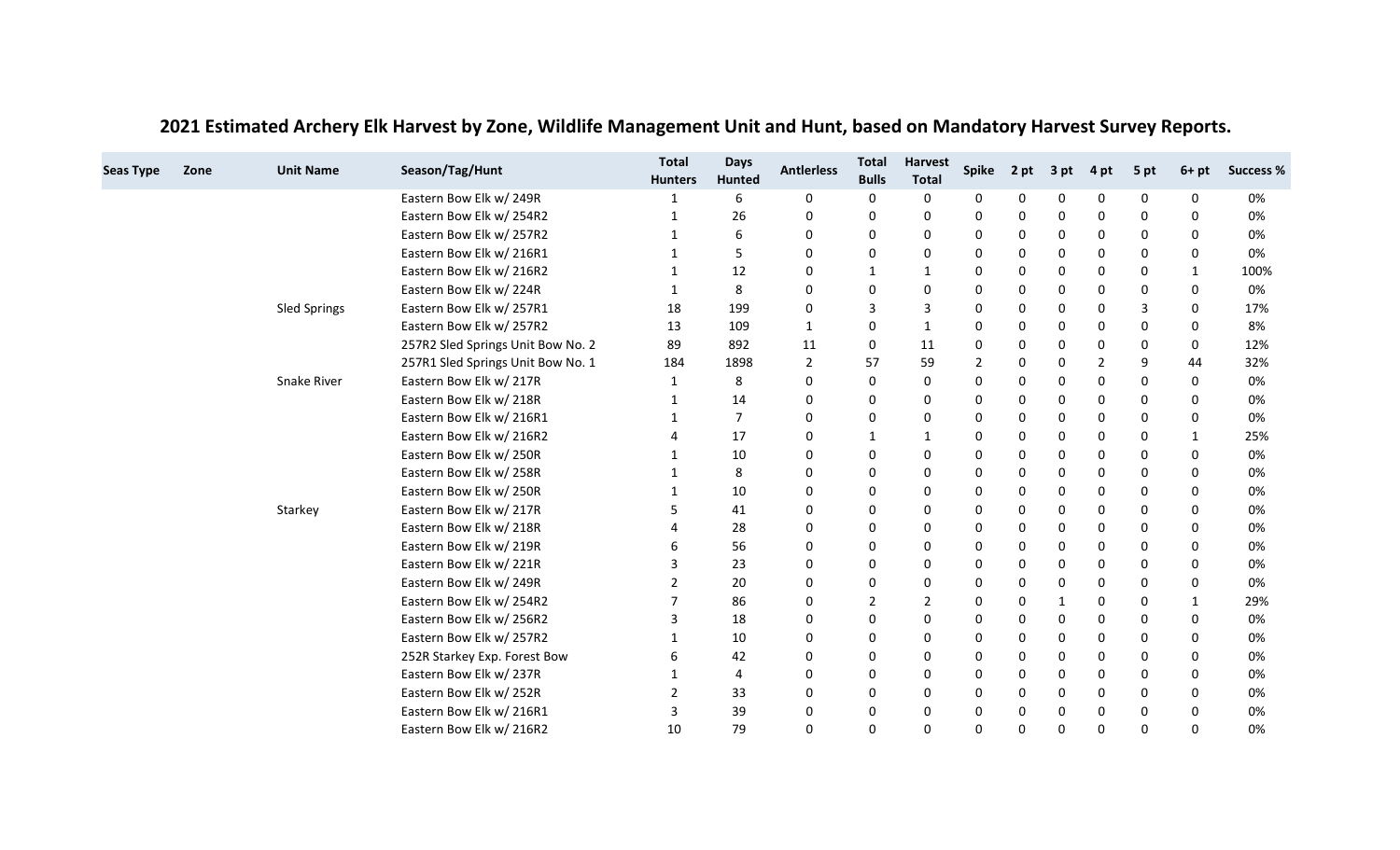| <b>Seas Type</b><br>Zone | <b>Unit Name</b>     | Season/Tag/Hunt                  | <b>Total</b><br><b>Hunters</b> | <b>Days</b><br>Hunted | <b>Antierless</b> | <b>Total</b><br><b>Bulls</b> | <b>Harvest</b><br><b>Total</b> | <b>Spike</b> | 2 pt | 3 pt        | 4 pt         | 5 pt                  | $6+pt$         | <b>Success %</b> |
|--------------------------|----------------------|----------------------------------|--------------------------------|-----------------------|-------------------|------------------------------|--------------------------------|--------------|------|-------------|--------------|-----------------------|----------------|------------------|
|                          |                      | Eastern Bow Elk w/250R           |                                | 25                    | 0                 | 0                            | 0                              | 0            | 0    | 0           | 0            | 0                     | 0              | 0%               |
|                          |                      | Eastern Bow Elk w/ 250R          | 1                              | 25                    | 0                 | 0                            | 0                              | 0            | 0    | 0           | 0            | 0                     | 0              | 0%               |
|                          |                      | Eastern Bow Elk w/ 224R          |                                | 43                    | 0                 | 0                            | 0                              | 0            | 0    | 0           | 0            | $\Omega$              | 0              | 0%               |
|                          | Sumpter              | Eastern Bow Elk w/ 217R          |                                | $\overline{2}$        | 0                 | 0                            | 0                              | 0            | 0    | 0           | 0            | 0                     | $\Omega$       | 0%               |
|                          |                      | Eastern Bow Elk w/ 218R          | 3                              | 36                    | 0                 | 0                            | 0                              | 0            | 0    | 0           | 0            | 0                     | $\Omega$       | 0%               |
|                          |                      | Eastern Bow Elk w/ 219R          | 2                              | 40                    | 0                 | 0                            | 0                              | 0            | 0    | 0           | 0            | $\Omega$              | 0              | 0%               |
|                          |                      | Eastern Bow Elk w/221R           |                                | 15                    | 0                 | 0                            | 0                              | 0            | 0    | 0           | 0            | 0                     | 0              | 0%               |
|                          |                      | 250R N Fork Traditional Bow      | $\overline{4}$                 | 6                     | $\mathbf 0$       | 0                            | 0                              | $\Omega$     | 0    | 0           | 0            | 0                     | 0              | 0%               |
|                          |                      | Eastern Bow Elk w/ 216R2         | 1                              | $\overline{7}$        | 0                 | 0                            | 0                              | 0            | 0    | 0           | 0            | 0                     | 0              | 0%               |
|                          | Ukiah                | Eastern Bow Elk w/217R           | $\overline{7}$                 | 51                    | 0                 | 0                            | 0                              | 0            | 0    | 0           | 0            | 0                     | 0              | 0%               |
|                          |                      | Eastern Bow Elk w/ 218R          | 10                             | 74                    | $\mathbf 0$       | 3                            | 3                              | 0            | 0    | 0           | 0            | $\overline{2}$        | $\overline{2}$ | 30%              |
|                          |                      | Eastern Bow Elk w/ 219R          | 12                             | 144                   | 0                 | $\mathbf{1}$                 | $\mathbf{1}$                   | 1            | 0    | 0           | 0            | $\Omega$              | 0              | 8%               |
|                          |                      | Eastern Bow Elk w/221R           | 3                              | 27                    | 0                 | $\overline{2}$               | $\overline{2}$                 | 2            | 0    | 0           | 0            | 0                     | 0              | 67%              |
|                          |                      | Eastern Bow Elk w/ 249R          | 76                             | 743                   | 11                | 3                            | 14                             | 3            | 0    | 0           | 0            | 0                     | $\Omega$       | 18%              |
|                          |                      | Eastern Bow Elk w/ 254R2         | 1                              | 5                     | 0                 | 0                            | 0                              | 0            | 0    | 0           | 0            | 0                     | 0              | 0%               |
|                          |                      | Eastern Bow Elk w/ 255R2         | 1                              | 10                    | 0                 | 1                            | $\mathbf{1}$                   | $\mathbf{0}$ | 0    | 0           | 0            | 1                     | 0              | 100%             |
|                          |                      | Eastern Bow Elk w/ 256R2         | 3                              | 27                    | 0                 | 0                            | 0                              | 0            | 0    | 0           | 0            | $\mathbf 0$           | 0              | 0%               |
|                          |                      | Eastern Bow Elk w/ 257R1         |                                | $\overline{4}$        | 0                 | 1                            | $\mathbf{1}$                   | 0            | 0    | 0           | 0            | 0                     | 1              | 100%             |
|                          |                      | 250R N Fork Traditional Bow      | $\overline{4}$                 | 9                     | 0                 | $\mathbf 0$                  | 0                              | $\Omega$     | 0    | 0           | 0            | $\mathbf 0$           | $\Omega$       | 0%               |
|                          |                      | 249R Ukiah Unit Bow              | 201                            | 2106                  | 30                | 18                           | 48                             | 9            | 0    | 0           | 0            | $\boldsymbol{\Delta}$ | 5              | 24%              |
|                          |                      | Eastern Bow Elk w/ 216R1         | 1                              | $\overline{3}$        | 0                 | 0                            | 0                              | 0            | 0    | 0           | 0            | $\Omega$              | 0              | 0%               |
|                          |                      | Eastern Bow Elk w/ 216R2         | $\overline{7}$                 | 47                    | $\mathbf 0$       | 1                            | $\mathbf{1}$                   | 0            | 0    | 0           |              | 0                     | $\Omega$       | 14%              |
|                          |                      | Eastern Bow Elk w/ 258R          | 2                              | 13                    | 0                 | $\mathbf{0}$                 | 0                              | 0            | 0    | 0           | 0            | $\Omega$              | 0              | 0%               |
|                          | Walla Walla          | 255R1 Walla Walla Unit Bow No. 1 | 23                             | 296                   | 0                 | 11                           | 11                             | 0            | 0    | 0           | 0            | 3                     | 8              | 48%              |
|                          |                      | 255R2 Walla Walla Unit Bow No. 2 | 13                             | 137                   | 0                 | 0                            | 0                              | 0            | 0    | 0           | 0            | 0                     | 0              | 0%               |
|                          | Wenaha               | 256R1 Wenaha Unit Bow No. 1      | 39                             | 499                   | 0                 | 15                           | 15                             | 1            | 0    | 0           | 0            | 1                     | 13             | 38%              |
|                          |                      | 256R2 Wenaha Unit Bow No. 2      | 48                             | 385                   | 0                 | 4                            | 4                              | 4            | 0    | 0           | 0            | 0                     | 0              | 8%               |
| Southeast                |                      |                                  | 85                             | 758                   | $\mathbf{1}$      | 9                            | 10                             | 3            | 0    | $\mathbf 0$ | $\mathbf{1}$ | 4                     | $\mathbf{1}$   | 12%              |
|                          | <b>Malheur River</b> | Eastern Bow Elk w/ 218R          | 8                              | 48                    | 0                 | 4                            | 4                              | 3            | 0    | 0           | $\mathbf{1}$ | 0                     | $\mathbf{0}$   | 54%              |
|                          |                      | Eastern Bow Elk w/ 219R          | 6                              | 50                    | 0                 | $\mathbf{1}$                 | $\mathbf{1}$                   | $\Omega$     | 0    | 0           | 0            | $\mathbf{1}$          | 0              | 17%              |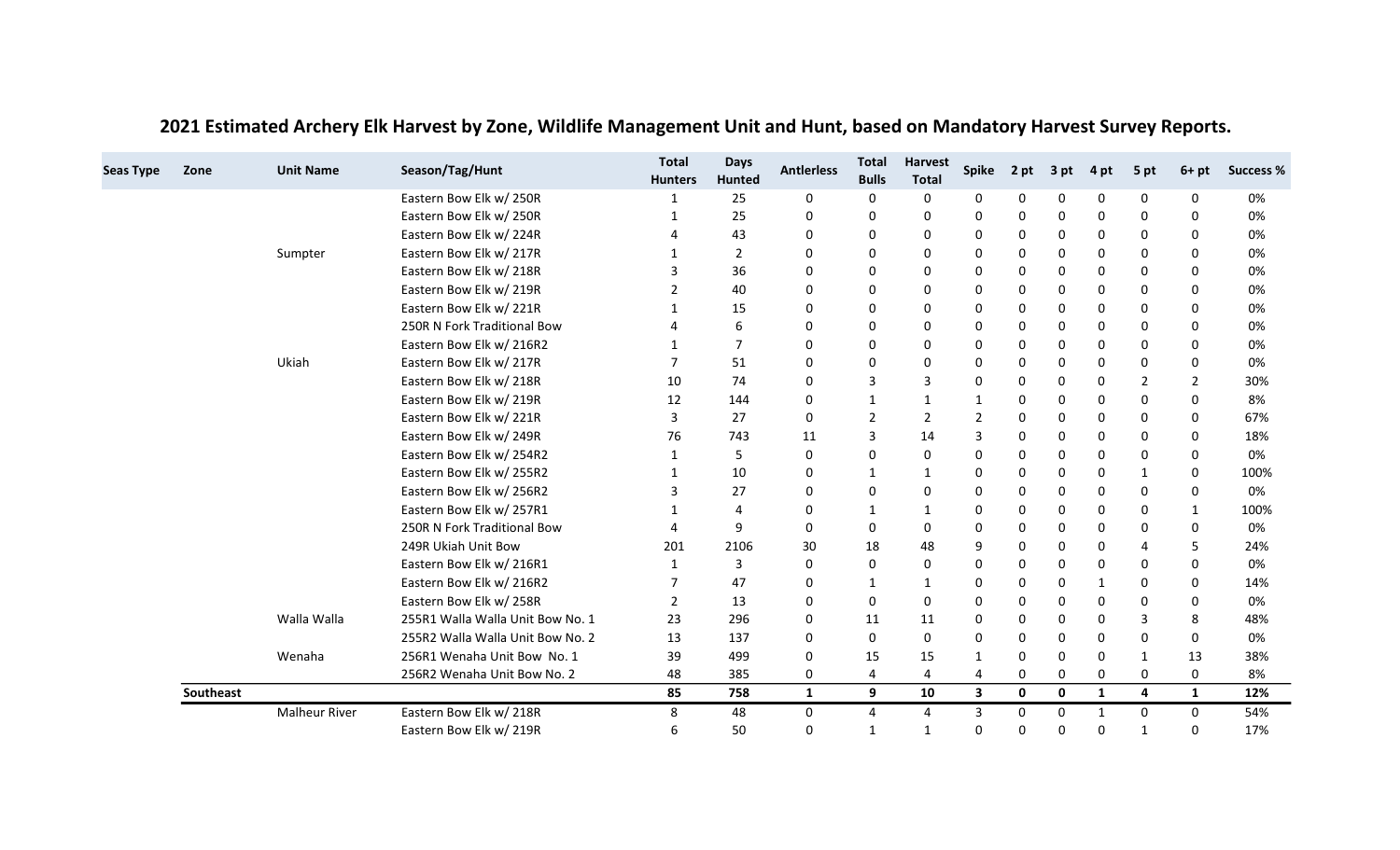| <b>Seas Type</b> | Zone             | <b>Unit Name</b>       | Season/Tag/Hunt          | <b>Total</b><br><b>Hunters</b> | <b>Days</b><br>Hunted | <b>Antierless</b> | <b>Total</b><br><b>Bulls</b> | <b>Harvest</b><br><b>Total</b> | <b>Spike</b> | 2 pt         | 3 pt | 4 pt     | 5 pt           | $6+pt$         | <b>Success %</b> |
|------------------|------------------|------------------------|--------------------------|--------------------------------|-----------------------|-------------------|------------------------------|--------------------------------|--------------|--------------|------|----------|----------------|----------------|------------------|
|                  |                  |                        | Eastern Bow Elk w/236R   |                                | 3                     | 0                 | 0                            | 0                              | 0            | 0            | 0    | 0        | 0              | 0              | 0%               |
|                  |                  |                        | Eastern Bow Elk w/ 254R2 | $\mathbf 1$                    | 9                     | 0                 | 0                            | 0                              | $\Omega$     | 0            | 0    | 0        | $\mathbf 0$    | 0              | 0%               |
|                  |                  |                        | Eastern Bow Elk w/ 255R2 | 2                              | 13                    | 0                 | 0                            | 0                              | 0            | 0            | 0    | 0        | $\Omega$       | 0              | 0%               |
|                  |                  |                        | Eastern Bow Elk w/ 274R  | 2                              | 16                    | 0                 | 0                            | 0                              | 0            | 0            | 0    | 0        | 0              | $\Omega$       | 0%               |
|                  |                  |                        | Eastern Bow Elk w/ 216R2 |                                | 48                    | $\mathbf 0$       | 0                            | 0                              | 0            | 0            | 0    | 0        | 0              | $\Omega$       | 0%               |
|                  |                  |                        | Eastern Bow Elk w/ 224R  | 1                              | 10                    | 0                 | 0                            | 0                              | 0            | 0            | 0    | 0        | $\Omega$       | 0              | 0%               |
|                  |                  | Silvies                | Eastern Bow Elk w/ 217R  | 5                              | 51                    | $\mathbf 1$       | 0                            | $\mathbf{1}$                   | 0            | 0            | 0    | 0        | $\mathbf 0$    | 0              | 20%              |
|                  |                  |                        | Eastern Bow Elk w/ 218R  | 11                             | 131                   | 0                 | 0                            | 0                              | 0            | 0            | 0    | 0        | 0              | 0              | 0%               |
|                  |                  |                        | Eastern Bow Elk w/ 219R  | 8                              | 59                    | 0                 | 1                            | 1                              | 0            | 0            | 0    | 0        | 1              | 0              | 13%              |
|                  |                  |                        | Eastern Bow Elk w/221R   | 1                              | 5                     | 0                 | 1                            | $\mathbf{1}$                   | 0            | 0            | 0    | 0        | 0              | $\mathbf{1}$   | 100%             |
|                  |                  |                        | Eastern Bow Elk w/ 239R  |                                | 10                    | $\mathbf 0$       | 0                            | 0                              | $\Omega$     | 0            | 0    | 0        | $\mathbf 0$    | 0              | 0%               |
|                  |                  |                        | Eastern Bow Elk w/ 254R2 | 1                              | 24                    | 0                 | 0                            | 0                              | 0            | 0            | 0    | 0        | $\Omega$       | 0              | 0%               |
|                  |                  |                        | Eastern Bow Elk w/ 237R  | -1                             | 9                     | 0                 | 0                            | 0                              | 0            | 0            | 0    | 0        | 0              | $\Omega$       | 0%               |
|                  |                  |                        | Eastern Bow Elk w/ 216R2 |                                | 78                    | $\mathbf 0$       | 0                            | 0                              | $\Omega$     | 0            | 0    | 0        | $\mathbf 0$    | 0              | 0%               |
|                  |                  | <b>Steens Mountain</b> | Eastern Bow Elk w/ 254R2 |                                | 4                     | 0                 | 1                            | $\mathbf{1}$                   | 0            | 0            | 0    | $\Omega$ | $\mathbf{1}$   | 0              | 100%             |
|                  |                  | Wagontire              | Eastern Bow Elk w/ 216R2 | 1                              | 2                     | 0                 | 0                            | 0                              | 0            | 0            | 0    | 0        | 0              | 0              | 0%               |
|                  |                  | Warner                 | Eastern Bow Elk w/ 274R  | 6                              | 23                    | 0                 | 0                            | 0                              | 0            | 0            | 0    | 0        | 0              | 0              | 0%               |
|                  |                  |                        | 274R Warner Unit Bow     | 16                             | 165                   | $\mathbf 0$       | 1                            | $\mathbf{1}$                   | 0            | 0            | 0    | 0        | $\mathbf 1$    | 0              | 6%               |
| General          |                  |                        |                          |                                |                       |                   |                              |                                |              |              |      |          |                |                |                  |
|                  | <b>Northwest</b> |                        |                          | 6242                           | 54854                 | 21                | 770                          | 791                            | 94           | 25           | 37   | 119      | 243            | 252            | 13%              |
|                  |                  | Alsea                  | Western Elk Archery      | 797                            | 6636                  | $\mathbf{1}$      | 86                           | 87                             | 19           | 6            | 3    | 9        | 16             | 33             | 11%              |
|                  |                  | McKenzie               | Western Elk Archery      | 331                            | 2326                  | 1                 | 17                           | 18                             | 1            | 0            | 0    | 4        | 3              | 9              | 5%               |
|                  |                  | Saddle Mountain        | Western Elk Archery      | 1440                           | 13741                 | 0                 | 238                          | 238                            | 0            | 0            | 15   | 63       | 108            | 52             | 17%              |
|                  |                  | Santiam                | Western Elk Archery      | 733                            | 5947                  | 6                 | 55                           | 61                             | 13           | 3            | 3    | Δ        | 10             | 22             | 8%               |
|                  |                  | Scappoose              | Western Elk Archery      | 449                            | 4287                  | $\mathbf{1}$      | 72                           | 73                             | 18           | 3            | 3    |          | 19             | 22             | 16%              |
|                  |                  | Siuslaw                | Western Elk Archery      | 354                            | 2758                  | 6                 | 44                           | 50                             | 4            | 1            | 0    | Δ        | 12             | 23             | 14%              |
|                  |                  | Stott Mt.              | Western Elk Archery      | 173                            | 1487                  | 0                 | 15                           | 15                             | 4            | 0            | 1    | 0        | 6              | 4              | 9%               |
|                  |                  | Trask                  | Western Elk Archery      | 1192                           | 11347                 | 3                 | 155                          | 158                            | 25           | 10           | 6    | 15       | 42             | 57             | 13%              |
|                  |                  | Willamette             | Western Elk Archery      | 173                            | 1195                  | 3                 | 16                           | 19                             | $\mathbf{1}$ | $\mathbf{1}$ | 0    | O        | $\overline{7}$ | $\overline{7}$ | 11%              |
|                  |                  | Wilson                 | Western Elk Archery      | 600                            | 5130                  | $\mathbf 0$       | 72                           | 72                             | 9            | 1            | 6    | 13       | 20             | 23             | 12%              |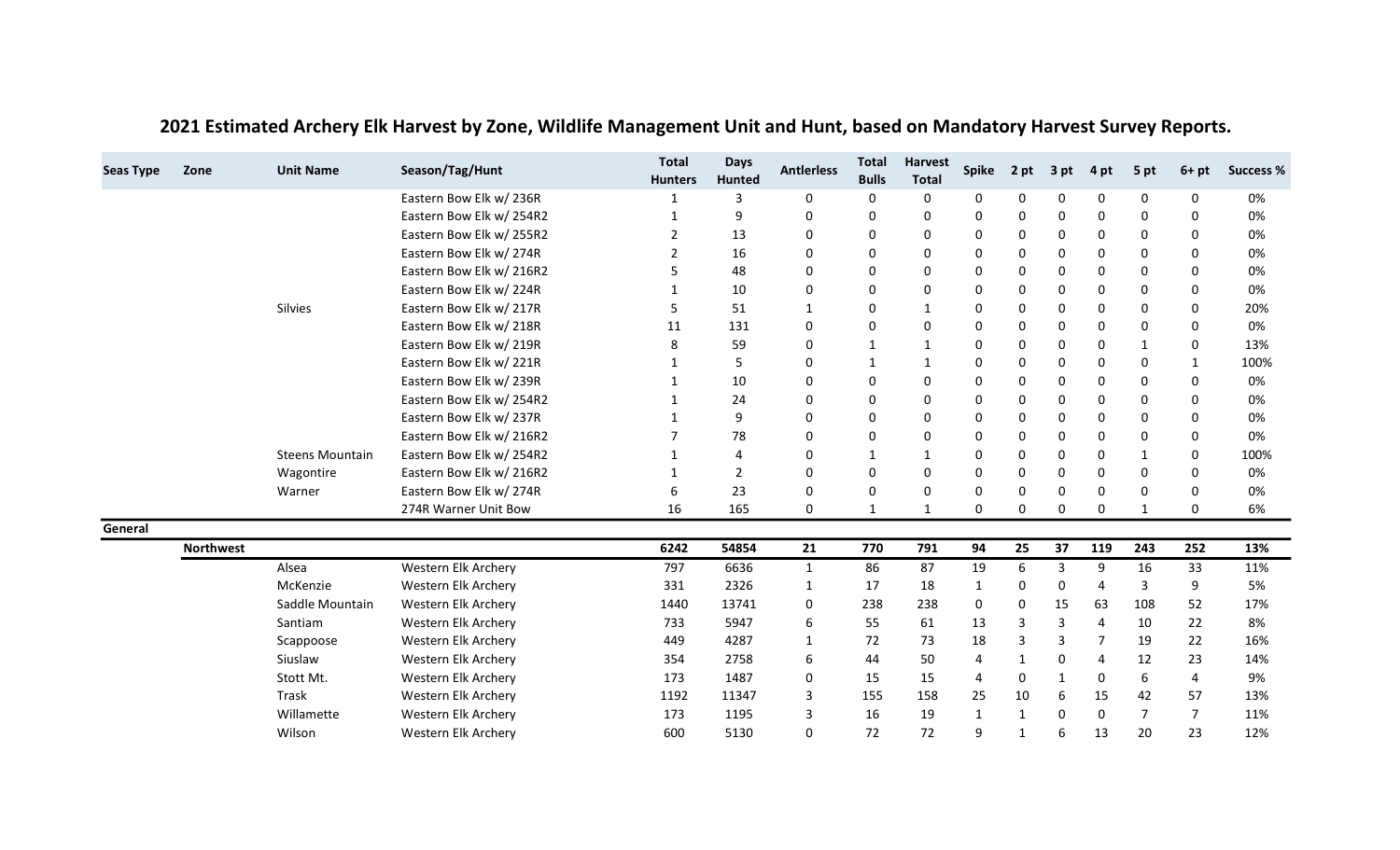| Zone      | <b>Unit Name</b>       | Season/Tag/Hunt     | <b>Total</b><br><b>Hunters</b> | <b>Days</b><br>Hunted | <b>Antierless</b> | <b>Total</b><br><b>Bulls</b> | <b>Harvest</b><br><b>Total</b> | <b>Spike</b>          | 2 pt           | 3 pt         | 4 pt           | 5 pt           | $6+pt$         | <b>Success %</b> |
|-----------|------------------------|---------------------|--------------------------------|-----------------------|-------------------|------------------------------|--------------------------------|-----------------------|----------------|--------------|----------------|----------------|----------------|------------------|
| Southwest |                        |                     | 2892                           | 24511                 | 41                | 347                          | 388                            | 27                    | 14             | 4            | 51             | 159            | 92             | 13%              |
|           | Applegate              | Western Elk Archery | 73                             | 502                   | $\mathbf 0$       | $\overline{4}$               | $\overline{4}$                 | 0                     | $\Omega$       | $\mathbf{0}$ | $\overline{2}$ | $\overline{2}$ | 0              | 5%               |
|           | Chetco                 | Western Elk Archery | 174                            | 1549                  | 0                 | 29                           | 29                             | Δ                     | $\Omega$       | $\Omega$     | $\Omega$       | 13             | 12             | 17%              |
|           | Dixon                  | Western Elk Archery | 134                            | 942                   | $\mathbf{1}$      | 14                           | 15                             | $\boldsymbol{\Delta}$ | $\Omega$       | $\Omega$     | 3              | 6              | 1              | 11%              |
|           | <b>Evans Creek</b>     | Western Elk Archery | 86                             | 735                   | 3                 | 4                            | 7                              | $\Omega$              | $\overline{2}$ | $\Omega$     | $\Omega$       | $\Omega$       | $\overline{2}$ | 8%               |
|           | Indigo                 | Western Elk Archery | 222                            | 1817                  | 1                 | 17                           | 18                             | 1                     | $\mathbf 1$    | $\Omega$     | $\mathbf{1}$   | 11             | 3              | 8%               |
|           | Melrose                | Western Elk Archery | 148                            | 1081                  | 3                 | 21                           | 24                             | 1                     | 3              | $\Omega$     | 6              | $\overline{7}$ | 4              | 16%              |
|           | Powers                 | Western Elk Archery | 62                             | 453                   | 0                 | $\overline{7}$               | $\overline{7}$                 | $\overline{7}$        | 0              | 0            | 0              | $\mathbf 0$    | 0              | 11%              |
|           | Rogue                  | Western Elk Archery | 636                            | 5184                  | 13                | 29                           | 42                             | $\Omega$              | Δ              | $\Omega$     | 3              | 9              | 13             | 7%               |
|           | <b>Sixes</b>           | Western Elk Archery | 314                            | 2829                  | 16                | 79                           | 95                             | 10                    | 4              | $\mathbf 1$  |                | 31             | 26             | 30%              |
|           | Tioga                  | Western Elk Archery | 1043                           | 9419                  | 4                 | 143                          | 147                            | 0                     | 0              | 3            | 29             | 80             | 31             | 14%              |
|           | <b>South Central</b>   |                     | 514                            | 4628                  | 6                 | 24                           | 30                             | 6                     | 0              | $\mathbf{2}$ | 0              | 5              | 11             | 6%               |
|           | Fort Rock              | Eastern Elk Archery | 278                            | 2656                  | 6                 | 15                           | 21                             | 6                     | $\Omega$       | $\mathbf{1}$ | $\Omega$       | $\mathbf{1}$   | $\overline{7}$ | 8%               |
|           | Interstate             | Eastern Elk Archery | 49                             | 380                   | 0                 | $\mathbf{1}$                 | 1                              | 0                     | $\Omega$       | -1           | $\Omega$       | $\Omega$       | 0              | 2%               |
|           | Keno                   | Eastern Elk Archery | 113                            | 1049                  | 0                 | 4                            | 4                              | 0                     | $\Omega$       | $\Omega$     | $\Omega$       | $\mathcal{P}$  | $\overline{2}$ | 4%               |
|           | Klamath Falls          | Eastern Elk Archery | 21                             | 154                   | 0                 | $\mathbf 0$                  | $\Omega$                       | $\Omega$              | $\Omega$       | $\Omega$     | $\Omega$       | $\Omega$       | $\Omega$       | 0%               |
|           | Silver Lake            | Eastern Elk Archery | 27                             | 223                   | 0                 | 0                            | 0                              | $\Omega$              | $\Omega$       | $\Omega$     | 0              | 0              | 0              | 0%               |
|           | Sprague                | Eastern Elk Archery | 26                             | 166                   | 0                 | 4                            | 4                              | 0                     | 0              | 0            | 0              | 2              | 2              | 15%              |
| Central   |                        |                     | 1273                           | 11857                 | 14                | 71                           | 85                             | 16                    | $\mathbf{1}$   | $\mathbf{1}$ | 16             | 19             | 18             | 7%               |
|           | Grizzly                | Eastern Elk Archery | 668                            | 6244                  | 8                 | 35                           | 43                             | $\mathbf{1}$          | 1              | 1            | 10             | 11             | 11             | 6%               |
|           | Maury                  | Eastern Elk Archery | 11                             | 76                    | 0                 | 1                            | 1                              | 1                     | $\Omega$       | 0            | $\Omega$       | 0              | 0              | 9%               |
|           | <b>Metolius</b>        | Eastern Elk Archery | 71                             | 453                   | 0                 | $\overline{7}$               | 7                              | 3                     |                | $\Omega$     | $\Omega$       |                | 3              | 10%              |
|           | Ochoco                 | Eastern Elk Archery | 32                             | 221                   | 0                 | $\mathbf{1}$                 | $\mathbf{1}$                   | $\Omega$              | 0              | 0            | $\Omega$       | $\mathbf 1$    | $\Omega$       | 3%               |
|           | Paulina                | Eastern Elk Archery | 132                            | 1334                  | 6                 | 4                            | 10                             | $\Omega$              | 0              | 0            | ∩              | $\overline{3}$ | 1              | 8%               |
|           | <b>Upper Deschutes</b> | Eastern Elk Archery | 359                            | 3529                  | 0                 | 23                           | 23                             | 11                    | 0              | 0            | 6              | $\overline{3}$ | 3              | 6%               |
| Columbia  |                        |                     | 366                            | 3337                  | 4                 | 55                           | 59                             | 17                    | $\mathbf 0$    | $\mathbf 0$  | $\mathbf{1}$   | 14             | 23             | 16%              |
|           | <b>Biggs</b>           | Eastern Elk Archery | 25                             | 243                   | $\mathbf 0$       | 8                            | 8                              | $\mathbf{1}$          | 0              | $\Omega$     | $\Omega$       | 3              | 4              | 32%              |
|           | Hood                   | Eastern Elk Archery | 85                             | 746                   | 1                 | 15                           | 16                             | .5                    | 0              | 0            | $\Omega$       | 3              | 7              | 19%              |
|           | Maupin                 | Eastern Elk Archery | 15                             | 123                   | $\mathbf 0$       | $\mathbf{1}$                 | $\mathbf{1}$                   | $\mathbf{1}$          | $\Omega$       | $\Omega$     | $\Omega$       | 0              | $\Omega$       | 7%               |
|           | <b>White River</b>     | Eastern Elk Archery | 241                            | 2225                  | 3                 | 31                           | 34                             | 10                    | $\Omega$       | $\Omega$     | $\mathbf 1$    | 8              | 12             | 14%              |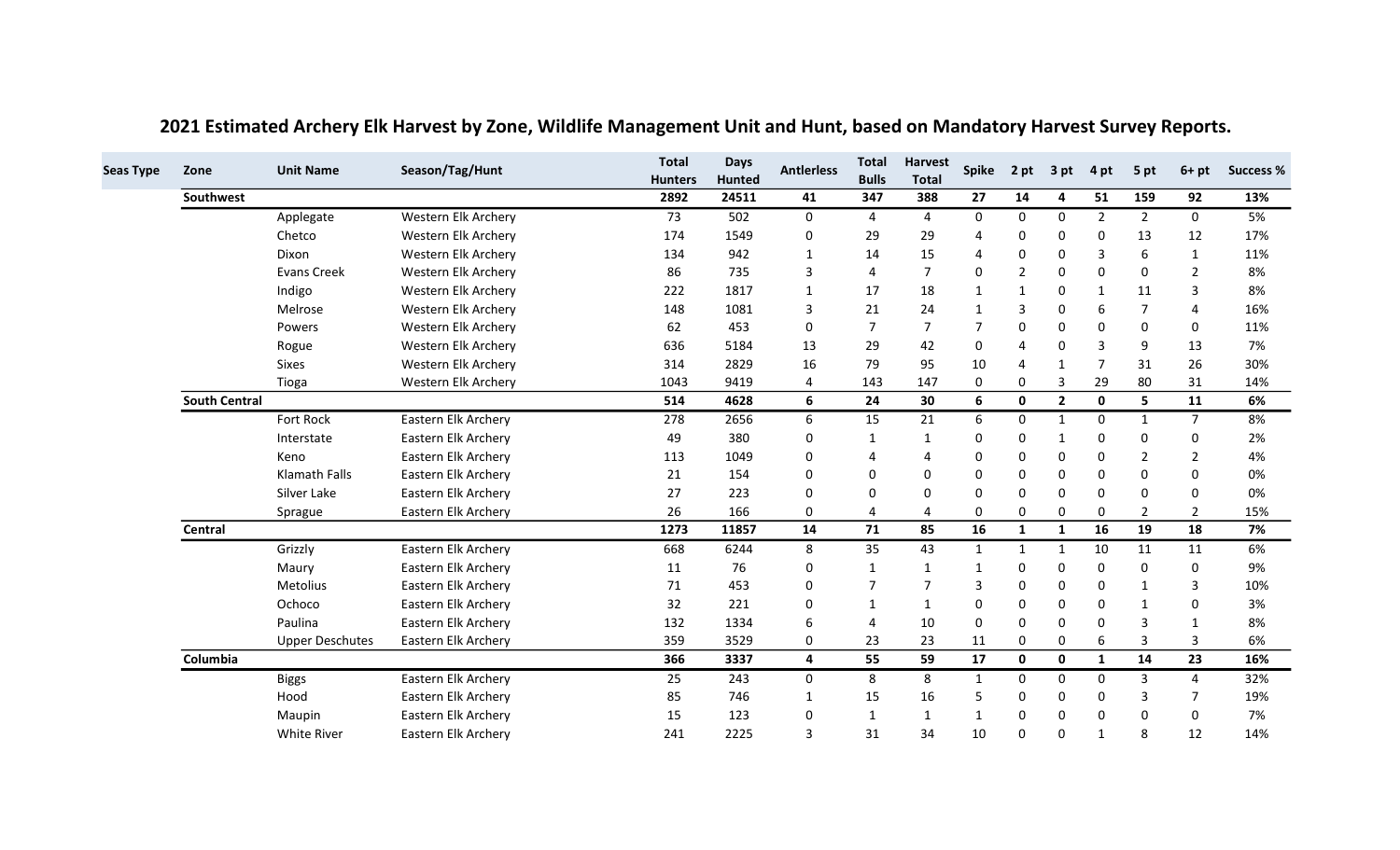| <b>Seas Type</b> | Zone             | <b>Unit Name</b>       | Season/Tag/Hunt     | <b>Total</b>   | <b>Days</b>   | <b>Antierless</b> | <b>Total</b><br><b>Bulls</b> | <b>Harvest</b> | <b>Spike</b>   | 2 pt                    | 3 pt         | 4 pt         | 5 pt           | $6+pt$         | <b>Success %</b> |
|------------------|------------------|------------------------|---------------------|----------------|---------------|-------------------|------------------------------|----------------|----------------|-------------------------|--------------|--------------|----------------|----------------|------------------|
|                  |                  |                        |                     | <b>Hunters</b> | <b>Hunted</b> |                   |                              | <b>Total</b>   |                |                         |              |              |                |                |                  |
|                  | <b>Northeast</b> |                        |                     | 12253          | 114866        | 213               | 1480                         | 1693           | 310            | 50                      | 42           | 124          | 416            | 538            | 14%              |
|                  |                  | Beulah                 | Eastern Elk Archery | 636            | 5827          | 26                | 74                           | 100            | 8              | 3                       | 3            | 5            | 25             | 30             | 16%              |
|                  |                  | <b>Catherine Creek</b> | Eastern Elk Archery | 654            | 6597          | 18                | 91                           | 109            | 10             |                         | 0            | 8            | 26             | 43             | 17%              |
|                  |                  | Chesnimnus             | Eastern Elk Archery | 4              | 32            | 0                 | 0                            | 0              | 0              | 0                       | 0            | $\Omega$     | 0              | 0              | 0%               |
|                  |                  | Columbia Basin         | Eastern Elk Archery | 29             | 307           | 0                 | 10                           | 10             | 0              | $\Omega$                | $\Omega$     | $\Omega$     | 3              | $\overline{7}$ | 34%              |
|                  |                  | Desolation             | Eastern Elk Archery | 1368           | 13188         | 3                 | 96                           | 99             | 16             | 1                       | 3            | 11           | 27             | 38             | 7%               |
|                  |                  | Fossil                 | Eastern Elk Archery | 234            | 1908          | 11                | 62                           | 73             | 5              | $\mathbf 0$             | 0            | 4            | 26             | 27             | 31%              |
|                  |                  | Heppner                | Eastern Elk Archery | 1563           | 14800         | $\mathbf{1}$      | 266                          | 267            | 93             | 15                      | 10           | 30           | 62             | 56             | 17%              |
|                  |                  | Imnaha                 | Eastern Elk Archery | 616            | 5376          | 37                | 45                           | 82             | 14             | -1                      | 3            | 1            | 18             | 8              | 13%              |
|                  |                  | Keating                | Eastern Elk Archery | 364            | 3387          | 8                 | 33                           | 41             | $\overline{7}$ | Δ                       | $\Omega$     | 3            | $\overline{7}$ | 12             | 11%              |
|                  |                  | Lookout Mountain       | Eastern Elk Archery | 151            | 1165          | 7                 | 27                           | 34             | 1              | 3                       | 0            | 1            | 8              | 14             | 23%              |
|                  |                  | Minam                  | Eastern Elk Archery | 294            | 2506          | 6                 | 37                           | 43             | 6              | $\mathbf{1}$            | 0            | $\mathbf{1}$ | 8              | 21             | 15%              |
|                  |                  | Murderer's Creek       | Eastern Elk Archery | 1113           | 10345         | 11                | 88                           | 99             | 17             | 1                       | 3            |              | 35             | 25             | 9%               |
|                  |                  | Northside              | Eastern Elk Archery | 1038           | 9591          | 29                | 92                           | 121            | 12             |                         | 4            | -1           | 28             | 43             | 12%              |
|                  |                  | Pine Creek             | Eastern Elk Archery | 513            | 4578          | 52                | 40                           | 92             | 11             | 3                       | 3            | Δ            | 11             | 8              | 18%              |
|                  |                  | Sled Springs           | Eastern Elk Archery | 5              | 60            | 0                 | 1                            | $\mathbf{1}$   | 0              | $\Omega$                | $\mathbf 0$  | 0            | 0              | $\mathbf{1}$   | 20%              |
|                  |                  | Snake River            | Eastern Elk Archery | 201            | 1702          | 0                 | 36                           | 36             | 8              | 1                       | 0            | 4            | 11             | 12             | 18%              |
|                  |                  | Starkey                | Eastern Elk Archery | 1699           | 16496         | 0                 | 242                          | 242            | 44             |                         | 6            | 22           | 61             | 105            | 14%              |
|                  |                  | Sumpter                | Eastern Elk Archery | 533            | 5048          | $\mathbf{1}$      | 73                           | 74             | 15             | $\mathbf 0$             | 3            | 8            | 26             | 21             | 14%              |
|                  |                  | Ukiah                  | Eastern Elk Archery | 1238           | 11953         | 3                 | 167                          | 170            | 43             | 5                       | 4            | 14           | 34             | 67             | 14%              |
|                  | <b>Southeast</b> |                        |                     | 1518           | 13804         | 70                | 135                          | 205            | 39             | $\overline{\mathbf{3}}$ | $\mathbf{1}$ | 15           | 38             | 39             | 14%              |
|                  |                  | <b>Beatys Butte</b>    | Eastern Elk Archery | 3              | 14            | $\mathbf 0$       | $\mathbf 0$                  | $\mathbf{0}$   | 0              | 0                       | 0            | 0            | 0              | $\mathbf 0$    | 0%               |
|                  |                  | Juniper                | Eastern Elk Archery | 11             | 99            | 0                 | 0                            | 0              | 0              | 0                       | 0            | $\Omega$     | $\Omega$       | 0              | 0%               |
|                  |                  | <b>Malheur River</b>   | Eastern Elk Archery | 726            | 6795          | 43                | 82                           | 125            | 26             | $\mathbf 0$             | 0            |              | 22             | 27             | 17%              |
|                  |                  | Owyhee                 | Eastern Elk Archery | 34             | 273           | $\mathbf{1}$      | $\overline{2}$               | 3              | $\mathbf{1}$   | $\Omega$                | 0            | $\mathbf{0}$ | 1              | $\mathbf 0$    | 9%               |
|                  |                  | <b>Silvies</b>         | Eastern Elk Archery | 664            | 6060          | 23                | 47                           | 70             | 12             | 3                       | $\mathbf 1$  | 8            | 12             | 11             | 11%              |
|                  |                  | <b>Steens Mountain</b> | Eastern Elk Archery | 66             | 432           | 3                 | $\overline{4}$               | $\overline{7}$ | 0              | 0                       | 0            | 0            | 3              | $\mathbf{1}$   | 11%              |
|                  |                  | Wagontire              | Eastern Elk Archery | 11             | 122           | 0                 | 0                            | 0              | 0              | $\mathbf 0$             | 0            | $\mathbf{0}$ | $\Omega$       | $\mathbf{0}$   | 0%               |
|                  |                  | Warner                 | Eastern Elk Archery | 0              | 0             | 0                 | 0                            | 0              | $\Omega$       | $\Omega$                | $\Omega$     | $\Omega$     | 0              | $\Omega$       | 0%               |
|                  |                  | Whitehorse             | Eastern Elk Archery | 3              | 9             | 0                 | 0                            | 0              | 0              | 0                       | O            | O            | $\Omega$       | $\Omega$       | 0%               |